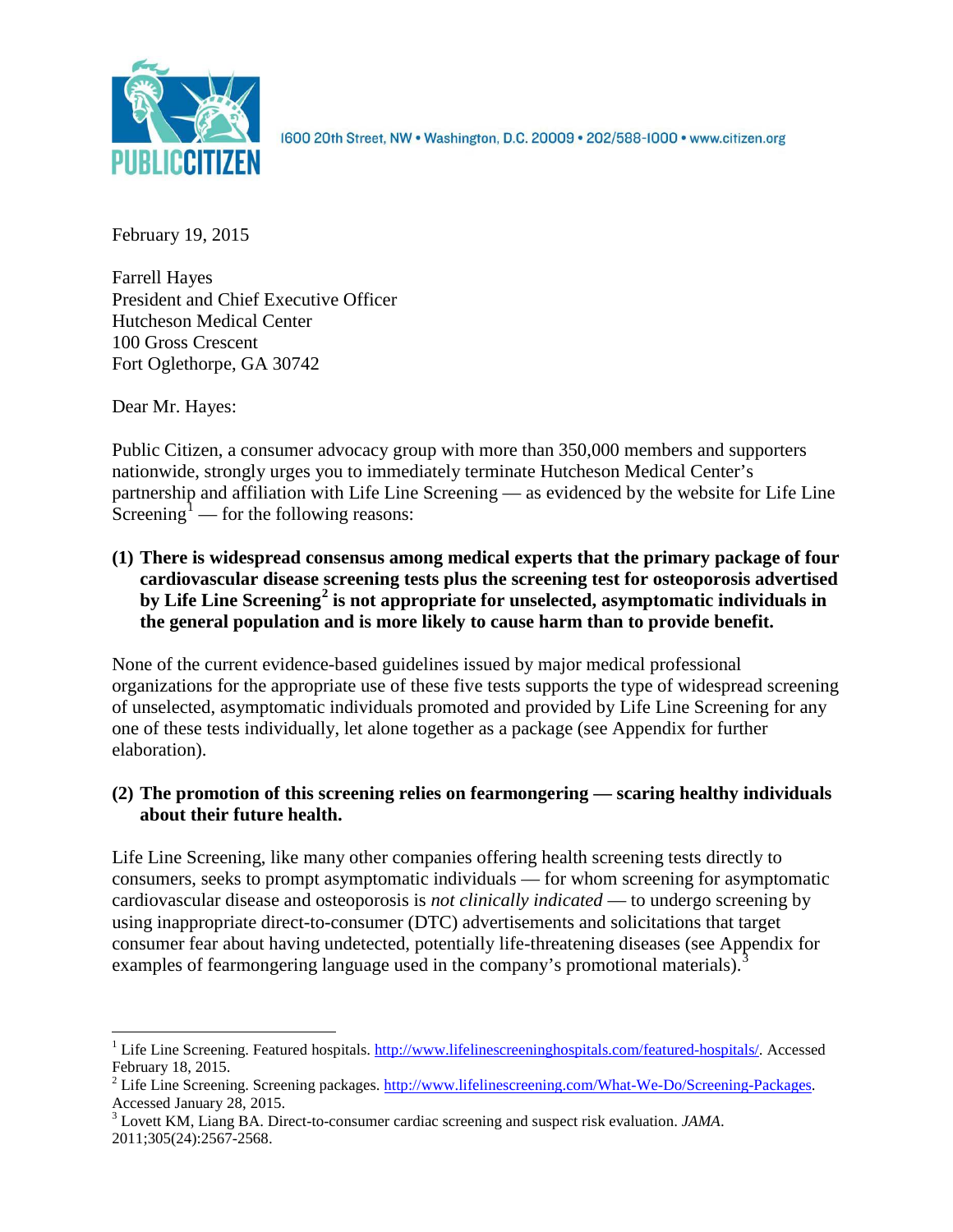## **(3) For many people, false-positive test results from this screening can lead to unfounded anxiety and additional unnecessary, risky, and costly diagnostic procedures and treatment interventions.**[4](#page-1-0),[5](#page-1-1)

Because this screening is performed broadly on *unselected, predominantly asymptomatic populations* (i.e., those not at significant risk), many people will have false**-**positive test results. False-positive results can cause unfounded anxiety and lead to additional diagnostic procedures and treatments, exposing screened individuals to additional risk of physical harm without providing offsetting benefits.

In addition to physical and psychological harms, false-positive results from medically inappropriate screening tests also cause financial harms to the people screened and to others. Unnecessary costs are borne *directly* by the screened patients/consumers for the initial screening and for some of the unnecessary follow-up testing and treatment interventions. Additionally, *indirect* cost to the broader insured population results from insurance companies passing on the costs of superfluous follow-up testing and treatment via increased premiums.

## **(4) Screening unselected, asymptomatic people will lead to** *overdiagnosis***, which occurs when individuals are diagnosed with conditions that will never cause symptoms or death.**

Some individuals undergoing inappropriate screening will have certain true-positive abnormal results, leading to the diagnosis of conditions that will never cause symptoms or death, a problem known as overdiagnosis.<sup>[6](#page-1-2)</sup> As with false-positive test results, overdiagnosis leads to unnecessary anxiety and unnecessary medical interventions. For example, imaging tests, such as the ultrasound cardiovascular disease screening tests offered by Life Line Screening, can detect abnormalities that for many people are minor and not destined to ever progress enough to cause symptoms or death; these people cannot benefit from treatment. In fact, they can only be harmed. When healthy people are systematically encouraged to get screened, overdiagnosis and the problems caused by it are made worse.<sup>[7](#page-1-3)</sup>

# **(5) The promotion and provision of this screening is** *unethical***.**

First, it is exploitative for Life Line Screening to profit from the promotion of medically nonbeneficial testing through the use of misleading advertisements and solicitations that play on people's fear. Second, this screening violates the ethical principles of beneficence (the duty to promote good and act in the best interest of the patient and the health of society) and nonmaleficence (the duty to do no harm to patients).<sup>[8](#page-1-4),[9](#page-1-5)</sup> Finally, direct-to-consumer promotional

<span id="page-1-5"></span><span id="page-1-0"></span><sup>4</sup> Lovett KM, Liang BA. Direct-to-consumer cardiac screening and suspect risk evaluation. *JAMA*.

<span id="page-1-1"></span><sup>2011;305(24):2567-2568.</sup> <sup>5</sup> Perry S. Buyer beware on 'direct-to-consumer' health screenings. March 21, 2012. *MinnPost.*  [http://www.minnpost.com/second-opinion/2012/03/buyer-beware-direct-consumer-health-screenings.](http://www.minnpost.com/second-opinion/2012/03/buyer-beware-direct-consumer-health-screenings) Accessed January 14, 2015.

<span id="page-1-2"></span><sup>6</sup> Welch HG, Schwartz LM, Woloshin S. *Overdiagnosed: Making People Sick in the Pursuit of Health*. 1st ed. Boston, MA: Beacon Press; 2011: at *xiv*.<br><sup>7</sup> *Ibid*. Page 44.<br><sup>8</sup> Wallace EA, Schumann JH, Weinberger SE. Ethics of commercial screening tests. *Ann Intern Med*.

<span id="page-1-3"></span>

<span id="page-1-4"></span><sup>2012;157(10):747-748.</sup>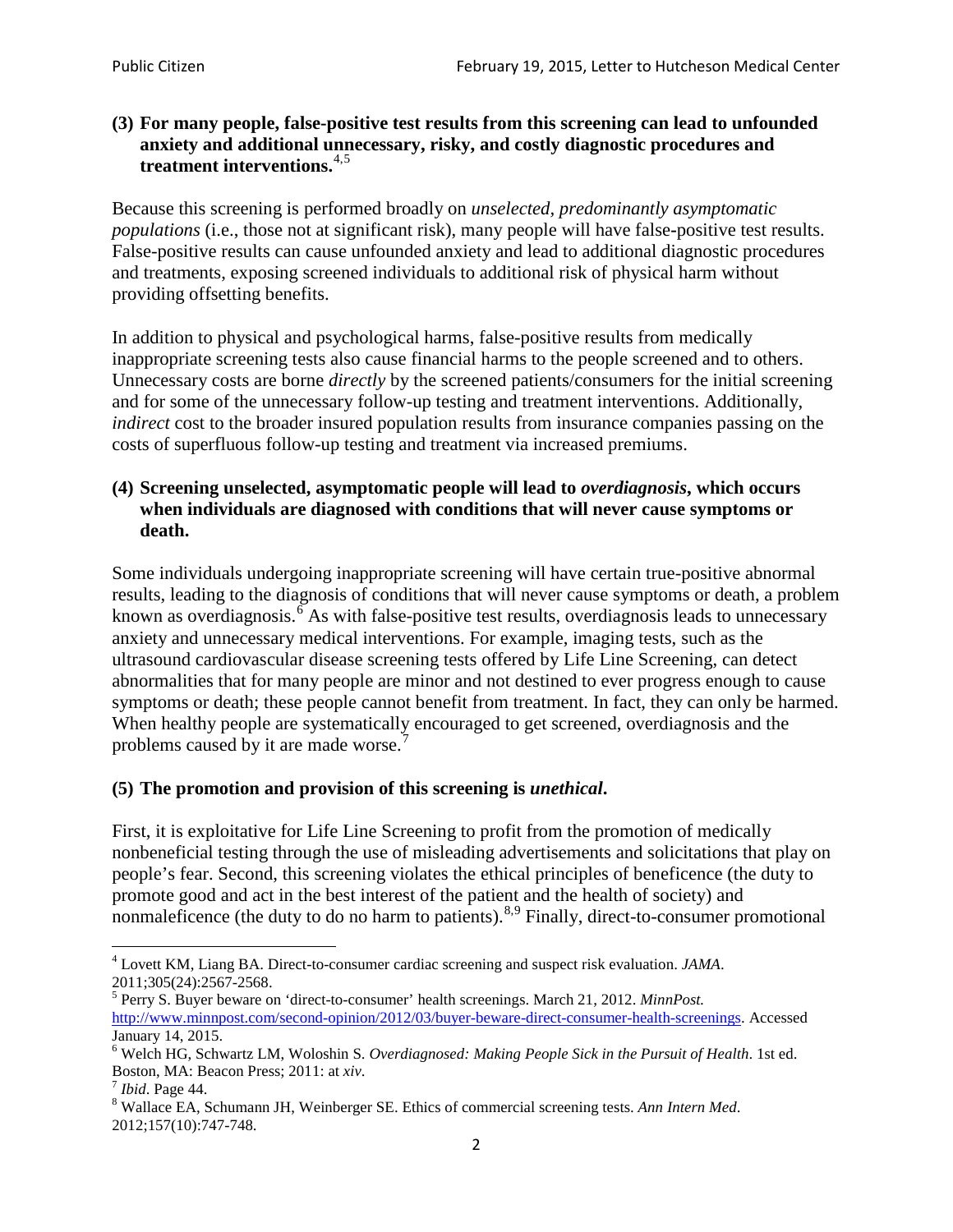materials for screening tests that fail to disclose published guidelines on recommended indications for these tests, as well as the risks of harm, violate the ethical principle of respect for persons and patient autonomy (the duty to protect and foster a patient's free, uncoerced choices). $\frac{10,11}{10,11}$  $\frac{10,11}{10,11}$  $\frac{10,11}{10,11}$  $\frac{10,11}{10,11}$ 

For these reasons, your institution's partnership with Life Line Screening does a great disservice to the community that you serve and adversely impacts public health more broadly. It is therefore imperative that your institution sever its relationship with Life Line Screening and refrain from endorsing the company's heavily promoted, nonselective, community**-**wide cardiovascular disease and osteoporosis screening programs.

Of note, many institutions like yours responded positively to similar requests from Public Citizen. In particular, on June 19, 2014, we wrote letters to 20 hospitals and medical institutions that had partnered with HealthFair, another company that inappropriately promotes similar direct-to-consumer cardiovascular disease screening tests, urging them to immediately sever their relationship with the company. [12](#page-2-2) Fifteen of the 20 institutions have informed either us or representatives of the news media that they have terminated or will be terminating their relationships with HealthFair. Public Citizen applauded these actions.

On August 11, 2014, the *Journal of the American Medical Association* published a Viewpoint article critical of hospital relationships with DTC disease screening companies.<sup>13</sup> The article co-authored by Erik Wallace, M.D., Associate Dean for the Colorado Springs Branch of the University of Colorado School of Medicine; John Schumann, M.D., Interim President, University of Oklahoma-Tulsa; and Steven Weinberger, M.D., Executive Vice President and Chief Executive Officer of the American College of Physicians, the pre**-**eminent national organization of internists — concluded as follows:

If the primary goal of hospitals and DTC screening companies is to improve the health of the populations they serve, then both entities should provide clear and convincing evidence of net benefit with the tests and treatments they offer. Given the controversy over the values and ethics of DTC screening companies and the services they offer, hospitals should clearly and publicly explain their relationships with DTC screening companies, given the lack of evidence to support mass vascular screenings. Hospitals also should justify such relationships transparently or, as Public Citizen suggests, sever such relationships.

Finally, we would also like to call to your attention the fact that on January 22, 2015, Public Citizen requested that the Federal Trade Commission investigate the advertising and promotional

<sup>&</sup>lt;sup>9</sup> Snyder L, American College of Physicians Ethics, Professionalism, and Human Rights Committee. American College of Physicians ethics manual. Sixth edition. Ann Intern Med. 2012;156(1):73-104.

<span id="page-2-0"></span><sup>&</sup>lt;sup>10</sup> Wallace EA, Schumann JH, Weinberger SE. Ethics of commercial screening tests. *Ann Intern Med*. 2012;157(10):747-748.

<span id="page-2-1"></span> $11$  Snyder L, American College of Physicians Ethics, Professionalism, and Human Rights Committee. American College of Physicians ethics manual: Sixth edition. *Ann Intern Med*. 2012;156(1):73-104.<br><sup>12</sup> Public Citizen. Letters to twenty hospitals and medical institutions asking them to end their partnerships with

<span id="page-2-2"></span>HealthFair. [http://www.citizen.org/hrg2206.](http://www.citizen.org/hrg2206) Accessed October 2, 2014.

<span id="page-2-3"></span><sup>13</sup> Wallace EA, Schumann JH, Weinberger SE. Hospital relationships with direct-to-consumer screening companies. *JAMA*. 2014;312(9):891-892. Published online August 11, 2014. doi:10.1001/jama.2014.9500.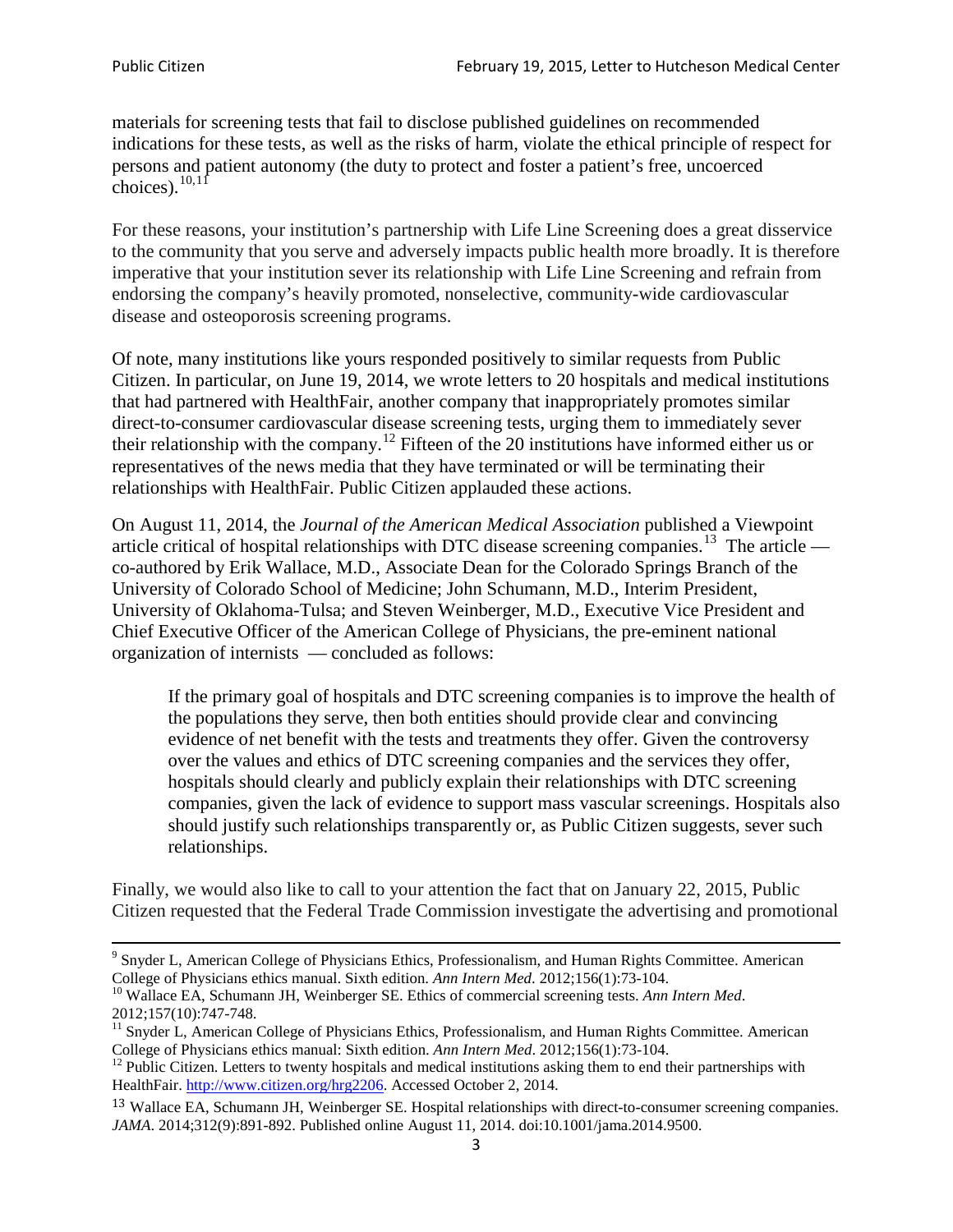activities of Life Line Screening. There is evidence that the company's advertising and promotional materials contain numerous statements that may be deceptive within the meaning of the Federal Trade Commission Act. These materials make unsubstantiated medical-benefit efficacy claims about Life Line Screening's primary cardiovascular disease and osteoporosis screening package, and they omit information material to consumers regarding the risks of adverse health-related outcomes and financial harms that may result from the screening.

Thank you for your prompt attention to this important patient safety and public health issue. Please contact us when you end your relationship with Life Line Screening.

Sincerely,

Vikram Krishnasamy, M.D., M.P.H. Researcher Public Citizen's Health Research Group

Michael Carome, M.D. **Director** Public Citizen's Health Research Group

Sidney M. Wolfe, M.D. Founder and Senior Adviser Public Citizen's Health Research Group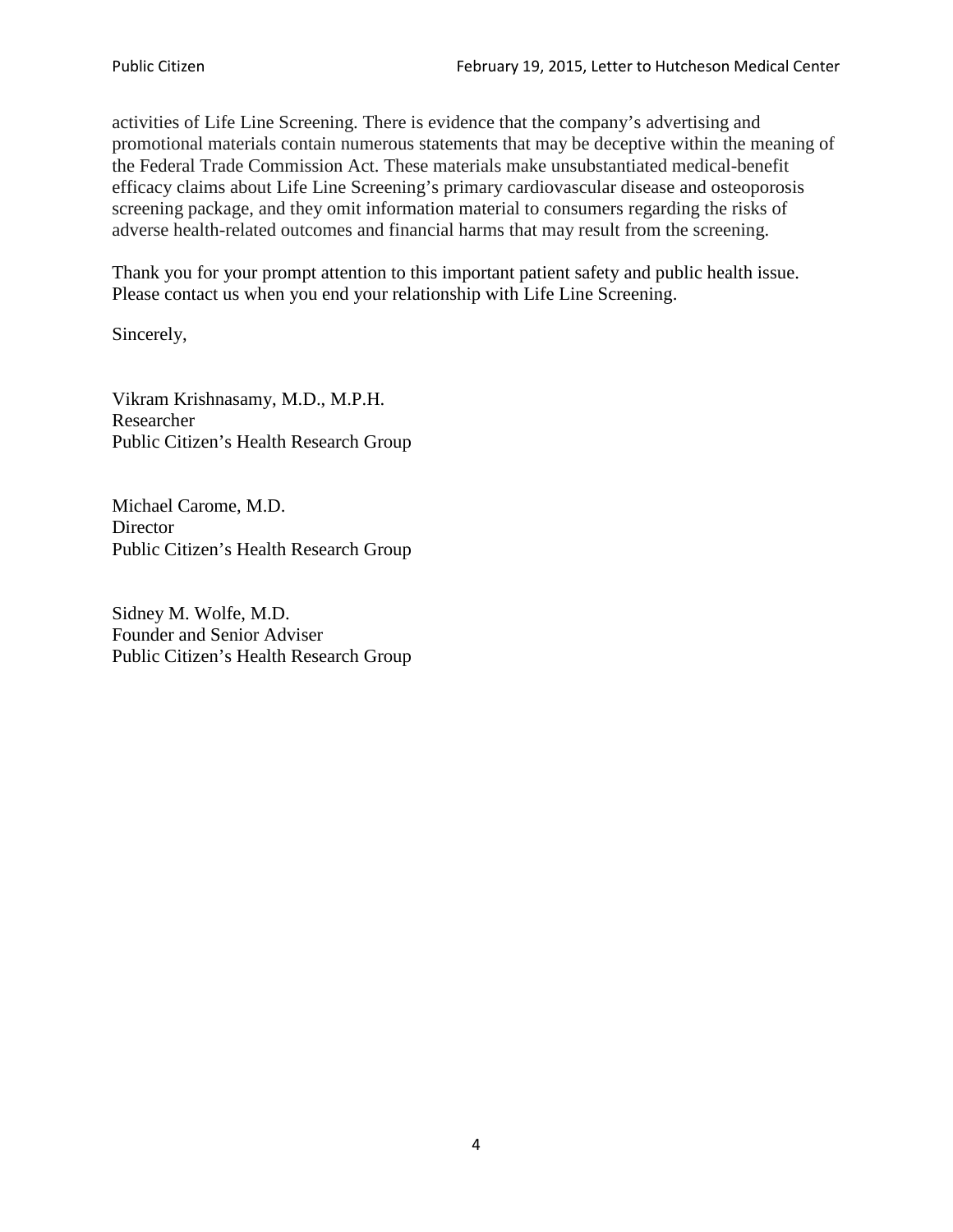# **Appendix**

## **Assessment of Cardiovascular Disease and Osteoporosis Screening Tests Offered by Life Line Screening**

Life Line Screening heavily promotes directly to consumers a package of four cardiovascular disease screening tests plus an osteoporosis risk assessment test.<sup>[14](#page-4-0),[15](#page-4-1)</sup> The four cardiovascular disease screening tests in the package are an electrocardiogram to screen for atrial fibrillation, a carotid artery ultrasound, an abdominal aortic aneurysm ultrasound, and a peripheral arterial disease test. The osteoporosis risk assessment test is an ultrasound of the heel bone to measure bone mass density.

Promotional materials describing these screening tests on the Life Line Screening website and in direct-to-consumer print solicitations mailed directly to people's homes misleadingly note the following:

Since our inception in 1993, we have screened nearly eight million people, and currently screen nearly one million people each year at over 16,000 screening events nationwide. Through this experience, we often identify serious health issues and **have helped save thousands of lives**. [16](#page-4-2) [Emphasis added]

"These screenings have **proven to be safe and accurate** in detecting your risks of stroke and vascular disease – so you and your doctor can do something about it before it's too late."<sup>[17](#page-4-3)</sup> [Emphasis added]

The Life Line Screening promotional materials recommend that adults over age 50 undergo these five screening tests annually:[18](#page-4-4),[19,](#page-4-5)[20,](#page-4-6)[21](#page-4-7),[22](#page-4-8)

Q. Who needs to be screened?

A. The answer is anyone over 50 who wants to be proactive about his or her health. …

<span id="page-4-0"></span><sup>&</sup>lt;sup>14</sup> Life Line Screening. Screening packages. [http://www.lifelinescreening.com/What-We-Do/Screening-Packages.](http://www.lifelinescreening.com/What-We-Do/Screening-Packages) AccessedJanuary 9, 2015.

<span id="page-4-1"></span><sup>&</sup>lt;sup>15</sup> Undated letter from Kevin DeWeese, Director of Clinical Operations, Life Line Screening, to a consumer.

Received November 2014.<br><sup>16</sup> Life Line Screening. Who we are. http://www.lifelinescreening.com/Who-We-Are. Accessed January 9, 2015.

<span id="page-4-3"></span><span id="page-4-2"></span><sup>&</sup>lt;sup>17</sup> Undated letter from Kevin DeWeese, Director of Clinical Operations, Life Line Screening, to a consumer. Received November 2014.

<span id="page-4-4"></span><sup>&</sup>lt;sup>18</sup> Life Line Screening. Atrial fibrillation screening. [http://www.lifelinescreening.com/What-We-Do/What-We-](http://www.lifelinescreening.com/What-We-Do/What-We-Screen-For/Atrial-Fibrillation)[Screen-For/Atrial-Fibrillation.](http://www.lifelinescreening.com/What-We-Do/What-We-Screen-For/Atrial-Fibrillation) Accessed January 9, 2015.

<span id="page-4-5"></span><sup>&</sup>lt;sup>19</sup> Life Line Screening. Carotid artery disease screening. [http://www.lifelinescreening.com/What-We-Do/What-We-](http://www.lifelinescreening.com/What-We-Do/What-We-Screen-For/Carotid-Artery-Disease)

<span id="page-4-6"></span>[Screen-For/Carotid-Artery-Disease.](http://www.lifelinescreening.com/What-We-Do/What-We-Screen-For/Carotid-Artery-Disease) Accessed January 9, 2015.<br><sup>20</sup> Life Line Screening. Abdominal aortic aneurysm screening.. http://www.lifelinescreening.com/What-We-<br>Do/What-We-Screen-For/Abdominal-Aortic-Aneurysms. Acces

<span id="page-4-7"></span> $\frac{1}{21}$  Life Line Screening. Peripheral arterial disease screening. [http://www.lifelinescreening.com/What-We-Do/What-](http://www.lifelinescreening.com/What-We-Do/What-We-Screen-For/Peripheral-Arterial-Disease)

<span id="page-4-8"></span>[We-Screen-For/Peripheral-Arterial-Disease.](http://www.lifelinescreening.com/What-We-Do/What-We-Screen-For/Peripheral-Arterial-Disease) Accessed January 9, 2015.<br><sup>22</sup> Life Line Screening. Osteoporosis screening/bone density test. [http://www.lifelinescreening.com/What-We-](http://www.lifelinescreening.com/What-We-Do/What-We-Screen-For/Osteoporosis)[Do/What-We-Screen-For/Osteoporosis.](http://www.lifelinescreening.com/What-We-Do/What-We-Screen-For/Osteoporosis) Accessed January 9, 2015.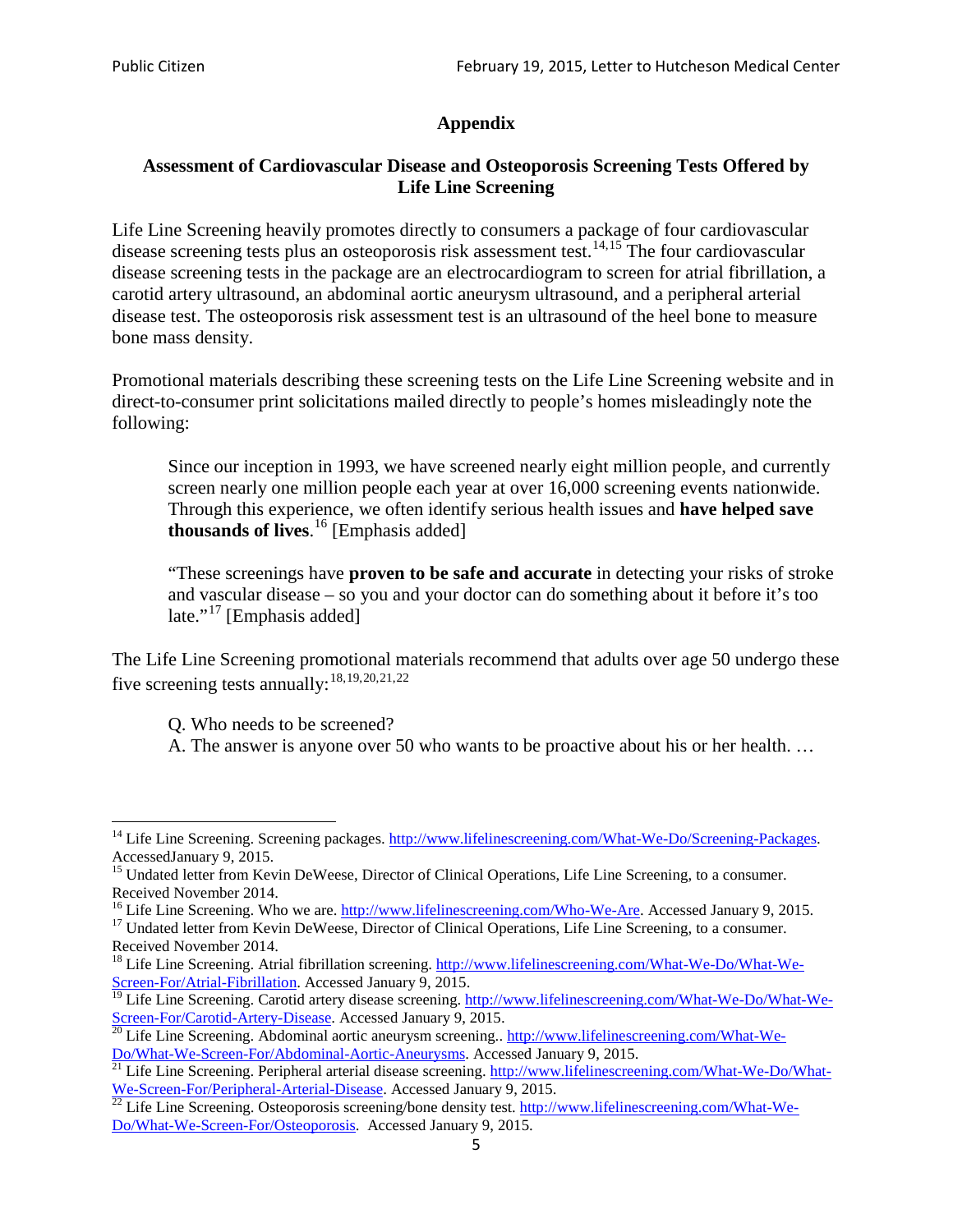However if you have a family history of stroke or heart disease, or if you have high risk factors such as being overweight, high cholesterol, smoking, or lack exercise you may wish to be screened, even if you are in your  $40^\circ$ s.<sup>[23](#page-5-0)</sup>

Life Line Screening's primary package is offered at a price of \$149, purportedly providing consumers a "savings of \$181."<sup>[24](#page-5-1)</sup>

Life Line Screening seeks to prompt asymptomatic individuals for whom screening for asymptomatic cardiovascular disease and osteoporosis is *not clinically indicated* to undergo screening by using inappropriate direct-to-consumer advertisements and solicitations that target consumer fear about having undetected, potentially life-threatening diseases.<sup>[25](#page-5-2)</sup> Examples of such statements found on Life Line Screening's website and print solicitation materials include the following:

- Website: "The absence of risk factors does **not** guarantee that a person will not die from a heart attack. In fact, 1 in 3 people who develop a myocardial infarction (MI) will not have any of the conventional risk factors, which include smoking, unhealthy diet, obesity, physical inactivity, high blood pressure, diabetes and raised lipids."[26](#page-5-3) [Emphasis in original]
- Website: "Similarly, **80% – 85% of strokes occur without warning in asymptomatic patients**, so they can only be significantly reduced by finding and treating the disease before it happens."<sup>[27](#page-5-4)</sup> [Emphasis added]
- Website: "Abdominal aortic aneurysms pose a threat because **they are usually silent until a medical emergency occurs**."[28](#page-5-5) [Emphasis added]
- Website: "**Aneurysms are a health risk because they can burst or rupture. A ruptured aneurysm can cause severe internal bleeding, which can lead to shock or even death.**"<sup>[29](#page-5-6)</sup> [Emphasis in original]
- Website: "Your carotid arteries are the two large blood vessels in your neck that supply blood to your brain. When these arteries become clogged with cholesterol, they become

<span id="page-5-0"></span><sup>&</sup>lt;sup>23</sup> Life Line Screening. Questions  $\&$  answers about Life Line Screening. Enclosure to undated letter from Kevin DeWeese, Director of Clinical Operations, Life Line Screening, to a consumer. Received November 2014.

<span id="page-5-1"></span><sup>&</sup>lt;sup>24</sup> Undated letter from Kevin DeWeese, Director of Clinical Operations, Life Line Screening, to a consumer. Received November 2014.

<span id="page-5-2"></span><sup>25</sup> Lovett KM, Liang BA. Direct-to-consumer cardiac screening and suspect risk evaluation. *JAMA*.  $2011;305(24):2567-2568$ .<br><sup>26</sup> Life Line Screening. The benefits of ultrasound screening in key cardiovascular disease areas.

<span id="page-5-3"></span>[http://www.lifelinescreeningresearch.com/the-benefits-of-ultrasound-screening/.](http://www.lifelinescreeningresearch.com/the-benefits-of-ultrasound-screening/) Accessed January 9, 2015.<br><sup>28</sup> Life Line Screening. Abdominal aortic aneurysm screening. http://www.lifelinescreening.com/What-We-<sup>28</sup>

<span id="page-5-5"></span><span id="page-5-4"></span>[Do/What-We-Screen-For/Abdominal-Aortic-Aneurysms.](http://www.lifelinescreening.com/What-We-Do/What-We-Screen-For/Abdominal-Aortic-Aneurysms) Accessed January 9, 2015. <sup>29</sup> Life Line Screening. Abdominal aortic aneurysm (AAA).

<span id="page-5-6"></span>[http://www.lifelinescreening.com/~/media/Files/US/pdfs/FactSheetAAAupdated.ashx.](http://www.lifelinescreening.com/~/media/Files/US/pdfs/FactSheetAAAupdated.ashx) Accessed January 9, 2015.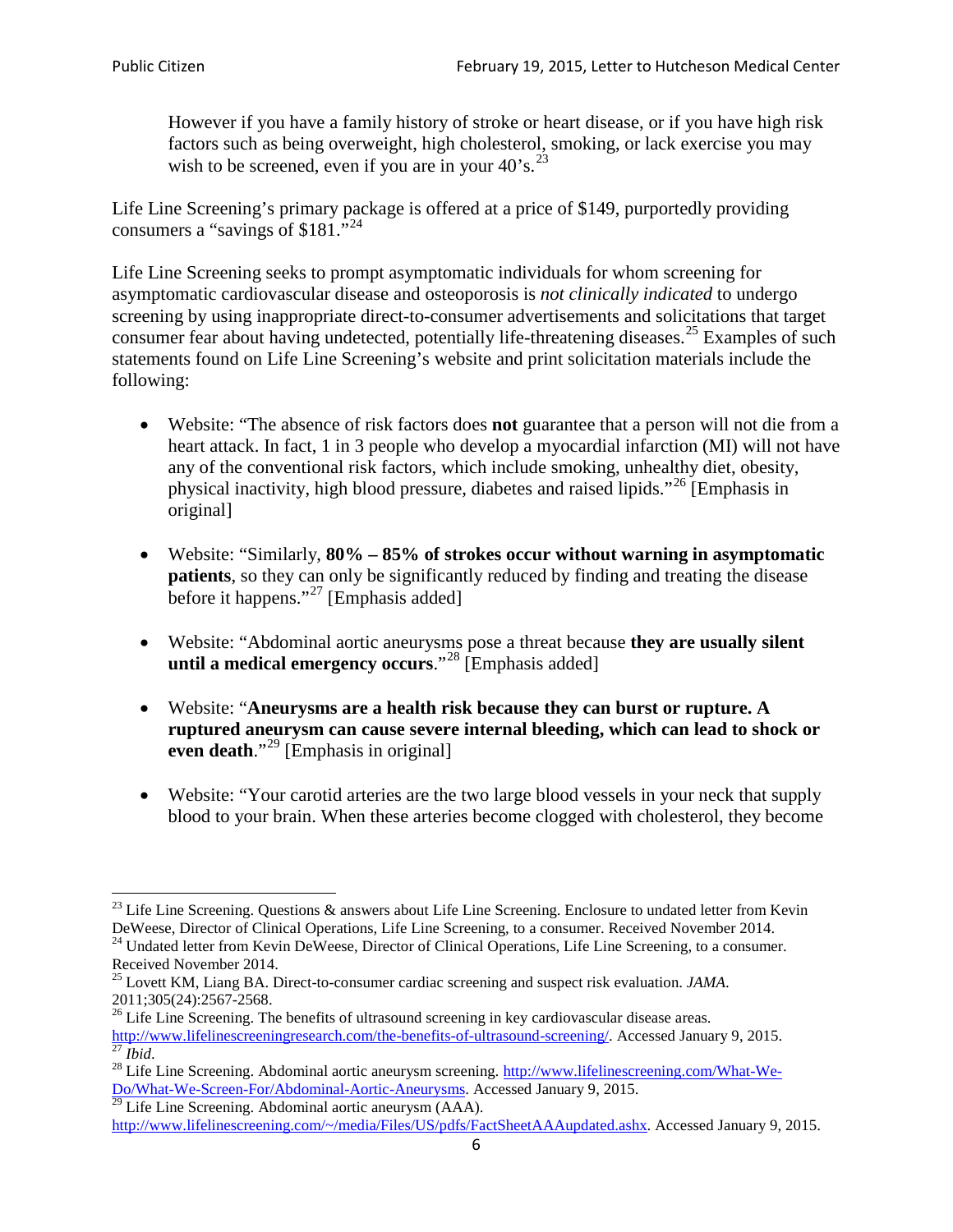**dangerously narrow**. **If a blood clot occurs in the carotid arteries, then blood cannot reach your brain and a stroke can result**. "<sup>[30](#page-6-0)</sup> [Emphasis added]

- Website: "A ruptured aortic aneurysm can cause massive internal bleeding and requires prompt emergency treatment to prevent death. **It is estimated that 80% of people with a ruptured aneurysm will die, and that many of these will die before being able to reach a hospital.**"<sup>[31](#page-6-1)</sup> [Emphasis added]
- Website: "As we age, bones begin to break down faster than new bone can be formed. Osteoporosis removes minerals from bones until they become so weak and brittle that they fracture very easily. Actions such as bending to pick up a newspaper, lifting a vacuum, or even coughing can cause a fracture. **Some fractures, such as hip fractures, may require hospitalization or major surgery, and may result in disability or even**  death."<sup>[32](#page-6-2)</sup> [Emphasis added]
- Direct-to-consumer letter: "These screenings have proven to be safe and accurate in detecting **your risks of stroke and vascular disease** – so you and your doctor **can do something about it before it's too late.**"<sup>[33](#page-6-3)</sup> [Emphasis added]
- Direct-to-consumer letter: "The lifetime risk of stroke for middle-aged men and women is 1 in 5 for women and 1 in 6 for men, and **it takes a terrible toll on families**."[34](#page-6-4) [Emphasis added]
- Direct-to-consumer letter: "Life Line Screening has conducted nearly 8 million screenings, and customers sometimes tell us they feel the **screenings saved their**  lives."<sup>[35](#page-6-5)</sup> [Emphasis added]
- Direct-to-consumer letter:  $36$  "What's inside your arteries?" [Emphasis in original]

As discussed below, a review of current evidence-based guidelines and relevant scientific literature fails to provide support for use of these five tests — individually or together as a package — for widespread screening of asymptomatic individuals in the general adult population over age 50 on a one-time basis, let alone annually. For many individuals, the risks of harm outweigh the benefits of the testing. Moreover, since the tests are not clinically indicated for most people being screened, and since many people will undergo additional unnecessary testing, these screenings are resulting in financial harm to many individuals.

<span id="page-6-0"></span><sup>&</sup>lt;sup>30</sup> Life Line Screening. Carotid artery disease screening. [http://www.lifelinescreening.com/What-We-Do/What-We-](http://www.lifelinescreening.com/What-We-Do/What-We-Screen-For/Carotid-Artery-Disease)[Screen-For/Carotid-Artery-Disease.](http://www.lifelinescreening.com/What-We-Do/What-We-Screen-For/Carotid-Artery-Disease) Accessed January 9, 2015.<br><sup>31</sup> *Ibid.* 32 Life Line Screening. Osteoporosis screening/bone density test. [http://www.lifelinescreening.com/What-We-](http://www.lifelinescreening.com/What-We-Do/What-We-Screen-For/Osteoporosis)

<span id="page-6-2"></span><span id="page-6-1"></span>[Do/What-We-Screen-For/Osteoporosis.](http://www.lifelinescreening.com/What-We-Do/What-We-Screen-For/Osteoporosis) Accessed January 9, 2015. <sup>33</sup> Undated letter from Kevin DeWeese, Director of Clinical Operations, Life Line Screening, to a consumer.

<span id="page-6-3"></span>Received November 2014.<br><sup>34</sup> Ibid.

<span id="page-6-4"></span>

<span id="page-6-5"></span><sup>34</sup> *Ibid*. 35 *Ibid*. 36 *Ibid*.

<span id="page-6-6"></span>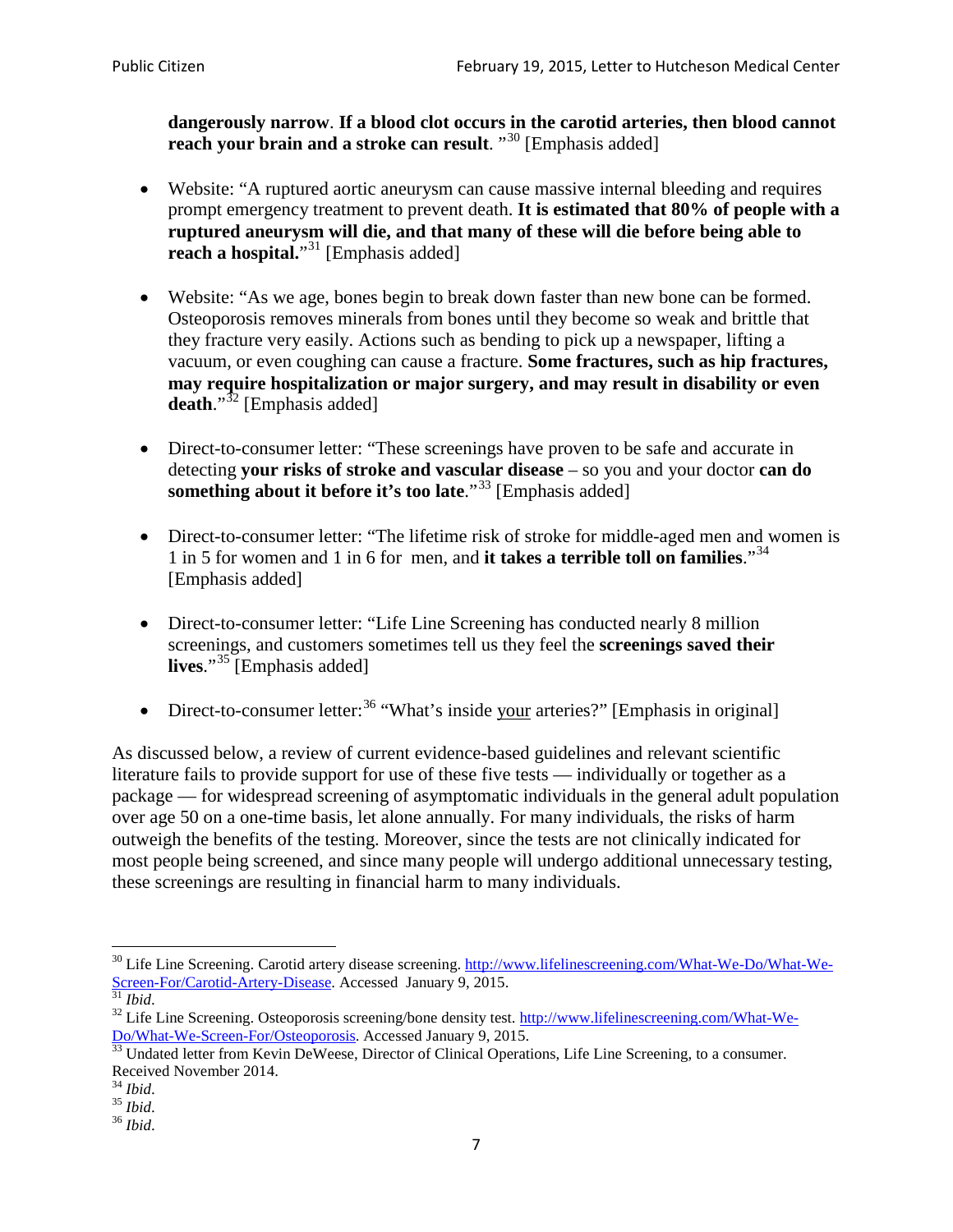Although the following screening tests sound appealing, each one either: (a) clinically benefits only appropriately selected high-risk groups of patients (rather than *all* adults over age 50); or (b) has not been scientifically proven to provide any clinically meaningful benefit to anyone. Widespread and indiscriminate use of these tests is likely to be harmful to large numbers of individuals in the general, asymptomatic population by yielding a significant number of falsepositive test results, leading to subsequent unnecessary diagnostic procedures and treatments, associated adverse effects of those procedures and treatments, and unwarranted anxiety in tested individuals. In addition, some individuals undergoing inappropriate screening will have truepositive abnormal results, but the abnormalities found will never cause symptoms or death, leading to overdiagnosis.

# **A. Atrial fibrillation screening with electrocardiogram (ECG):**

The Life Line Screening online promotional materials state:<sup>[37](#page-7-0)</sup>

Atrial Fibrillation is the most common type of heart arrhythmia (abnormal heartbeat). It occurs when the heart's upper chambers (the atria) beat irregularly or quiver. Without an effective heartbeat blood isn't pumped completely out of the atria, causing blood to pool and possibly clot. A clot can travel to other parts of the body, including the brain, where it may result in stroke.

Screening for Atrial Fibrillation

• A non-invasive procedure used to detect irregular heartbeat (a major risk factor for stroke), an Atrial Fibrillation screening is performed by attaching [ECG] electrodes above your wrists and ankles.

Who should have an atrial fibrillation screening?

• Anyone with risk factors for stroke, atrial fibrillation or carotid artery disease

How often should I get an atrial fibrillation screening?

• Annually

<span id="page-7-1"></span>However, we are not aware of any major medical professional organization that endorses widespread screening of asymptomatic patients younger than age 65 for atrial fibrillation. In addition, atrial fibrillation can be detected in most patients who have the condition simply by checking for an irregularly irregular pulse during a physical exam.

In 2011, the American Heart Association (AHA) and the American Stroke Association (ASA) jointly issued updated evidence-based guidelines for the primary prevention of stroke.<sup>[38](#page-7-1)</sup> The

<span id="page-7-0"></span><sup>&</sup>lt;sup>37</sup> Life Line Screening. Atrial fibrillation screening. [http://www.lifelinescreening.com/What-We-Do/What-We-](http://www.lifelinescreening.com/What-We-Do/What-We-Screen-For/Atrial-Fibrillation)[Screen-For/Atrial-Fibrillation.](http://www.lifelinescreening.com/What-We-Do/What-We-Screen-For/Atrial-Fibrillation) Accessed January 9, 2015.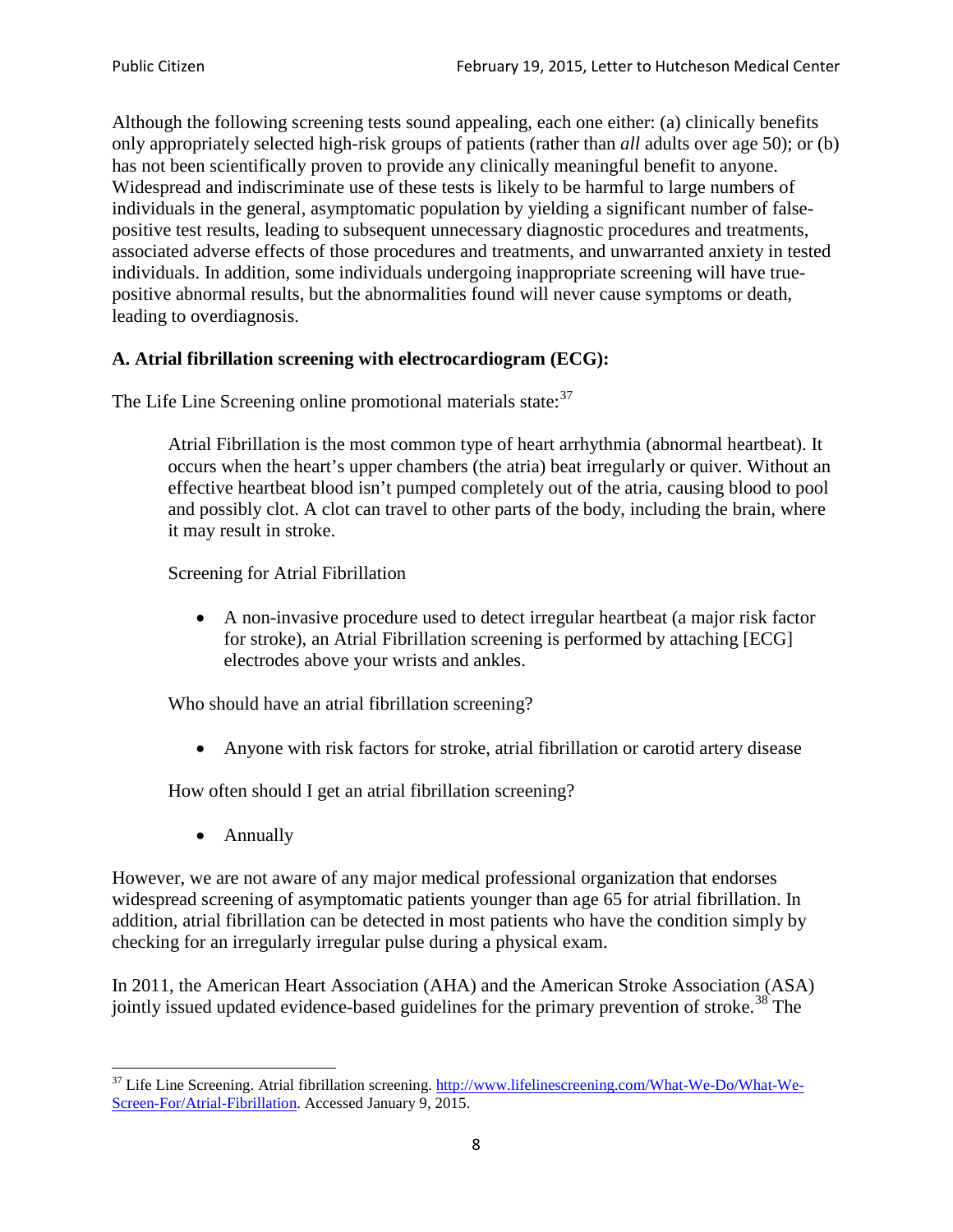American Academy of Neurology (AAN) affirmed the value of these guidelines. The 2011 AHA/ASA guidelines provided the following recommendation regarding screening for atrial fibrillation:

Active screening for atrial fibrillation in patients >65 years of age in primary care settings using pulse taking followed by an ECG as indicated can be useful.

In 2014, the AHA and the ASA issued updated evidence-based guidelines for the primary prevention of stroke.<sup>[39](#page-8-0)</sup> The AAN again affirmed the value of the updated guidelines, and the American Association of Neurological Surgeons, the Congress of Neurological Surgeons and the Preventive Cardiovascular Nurses Association endorsed them. The update provided the following recommendation regarding screening for atrial fibrillation:

Active screening for AF in the primary care setting in patients >65 years of age by pulse assessment followed by ECG as indicated can be useful.

In 2010 and 2012, the European Society of Cardiology issued evidence-based guidelines that similarly recommended that patients ages 65 and older be screened for atrial fibrillation by their primary health care providers by checking the pulse, followed by an ECG in case of irregularity. $40,41$  $40,41$ 

# **B. Stroke/Carotid Artery Ultrasound:**

The Life Line Screening online promotional materials state:<sup>[42](#page-8-3)</sup>

Your carotid arteries are the two large blood vessels in your neck that supply blood to your brain. When these arteries become clogged with cholesterol, they become dangerously narrow. If a blood clot occurs in the carotid arteries, then blood cannot reach your brain and a stroke can result. …

<sup>&</sup>lt;sup>38</sup> Goldstein LB, Bushnell CD, Adams RJ, et al. Guidelines for the primary prevention of stroke: A guideline for healthcare professionals from the American Heart Association/American Stroke Association. *Stroke*.

<sup>2011;42(2):517-584.</sup> [see page 1 for title, authors, ANA affirmation; see page 21 for recommendation]

<span id="page-8-0"></span> $\frac{2011,42(2)(317,601)}{39}$  Meschia JF, Bushnell C, Goden-Albala B, et al. Guidelines for the primary prevention of stroke: A statement for healthcare professionals from the American Heart Association/American Stroke Association. *Stroke*.

<sup>2014;45(12):3754-3832.</sup> [see page 1 for title, authors, ANA affirmation and other endorsements; see page 24 for recommendation]

<span id="page-8-1"></span><sup>40</sup> Camm AJ, Kirchhof P, Lip GYH, et al. Guidelines for the management of atrial fibrillation: The Task Force for the Management of Atrial Fibrillation of the European Society of Cardiology (ESC). *Eur Heart J*. 2010;31:2369- 2429. [See page 50]

<span id="page-8-2"></span><sup>41</sup> Camm AJ, Lip GYH, De Caterina R, et al. 2012 focused update of the ESC Guidelines for the management of atrial fibrillation: An update of the 2010 ESC Guidelines for the management of atrial fibrillation. *Eur Heart J*.

<span id="page-8-3"></span><sup>2012;33(21):2719-2747. [</sup>See page 2723]<br><sup>42</sup> Life Line Screening. Carotid artery disease screening. [http://www.lifelinescreening.com/What-We-Do/What-We-](http://www.lifelinescreening.com/What-We-Do/What-We-Screen-For/Carotid-Artery-Disease)[Screen-For/Carotid-Artery-Disease.](http://www.lifelinescreening.com/What-We-Do/What-We-Screen-For/Carotid-Artery-Disease) Accessed January 9, 2015.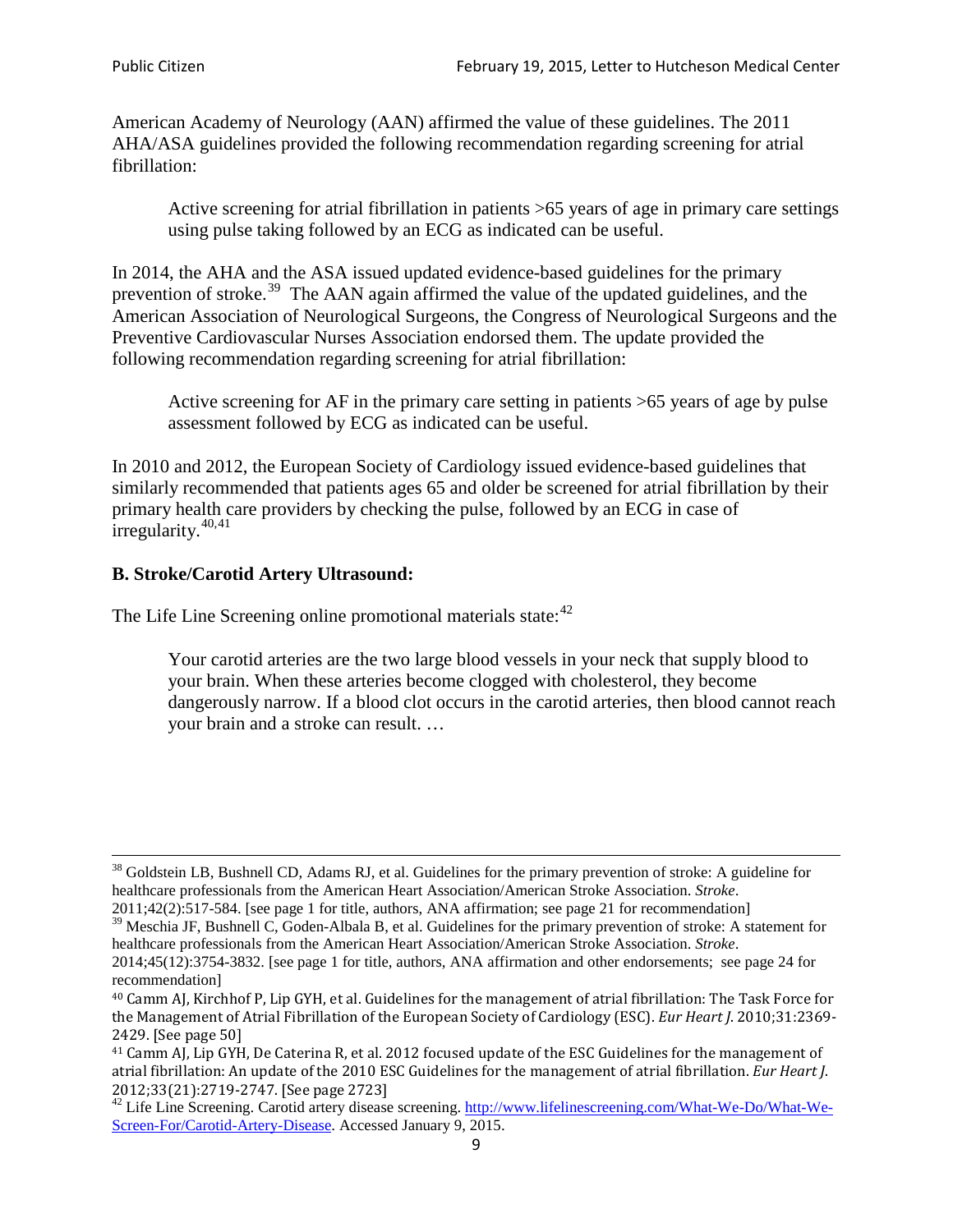Carotid Artery Disease (Plaque) Screening

• Simple, painless and non-invasive, this screening uses cutting-edge Doppler color flow ultrasound technology to create images of the carotid arteries while also measuring blood flow through them.

Who should have a carotid artery screening?

- Anyone over age 50
- Anyone over age 40 with risk factors

How often should I get a carotid artery screening?

• Annually

However, several major medical professional organizations affirmatively recommend *against* indiscriminate screening with carotid artery ultrasounds in low-risk, asymptomatic individuals, and we are not aware of any major medical professional organization that endorses such screening.

Good evidence indicates that although stroke is a leading cause of death and disability in the United States, a relatively small proportion of all disabling, unheralded strokes are due to carotid artery disease. Studies also suggest that only about 1 percent of the general population older than 65 has severe carotid artery stenosis (60 to 90 percent narrowing).<sup>[43](#page-9-0)</sup> Carotid artery stenosis is more prevalent in older adults, smokers, those with hypertension and those with heart disease; unfortunately, research has not found any single risk factor or clinically useful risk stratification tool that can reliably and accurately distinguish people who have clinically important carotid artery stenosis from those who do not.<sup>[44](#page-9-1)</sup>

In 2006, the AHA and the ASA issued a series of evidence-based guidelines for the primary prevention of stroke.[45](#page-9-2) The value of the guidelines was affirmed by the AAN. Although the guidelines did not include a specific recommendation about screening the general population for asymptomatic carotid stenosis, they did state the following:

Although highly selected patients may benefit, screening of general populations for asymptomatic carotid stenosis is unlikely to be cost-effective. The cost-effectiveness of even a one-time screening approach would be highly dependent on the ability to identify a group of persons with a high pretest likelihood of having high-grade asymptomatic disease, the availability of a screening test with a very high sensitivity and specificity when used on a side-scale basis, and very low perioperative complication rates.

<span id="page-9-0"></span> $^{43}$  U.S. Preventive Services Task Force. Screening for carotid artery stenosis: U.S. Preventive Services Task Force recommendation statement. Ann Intern Med. 2007;147(12):854-859.

<span id="page-9-2"></span><span id="page-9-1"></span><sup>&</sup>lt;sup>44</sup> *Ibid*. <sup>45</sup> Goldstein LB, Adams R, Alberts MJ, et al. Primary prevention of ischemic stroke: A guideline from the American <sup>45</sup> Goldstein LB, Adams R, Alberts MJ, et al. Primary prevention of ischemic stroke: A guide Heart Association/American Stroke Association Stroke Council. *Stroke*. 2006;37(6):1583-633.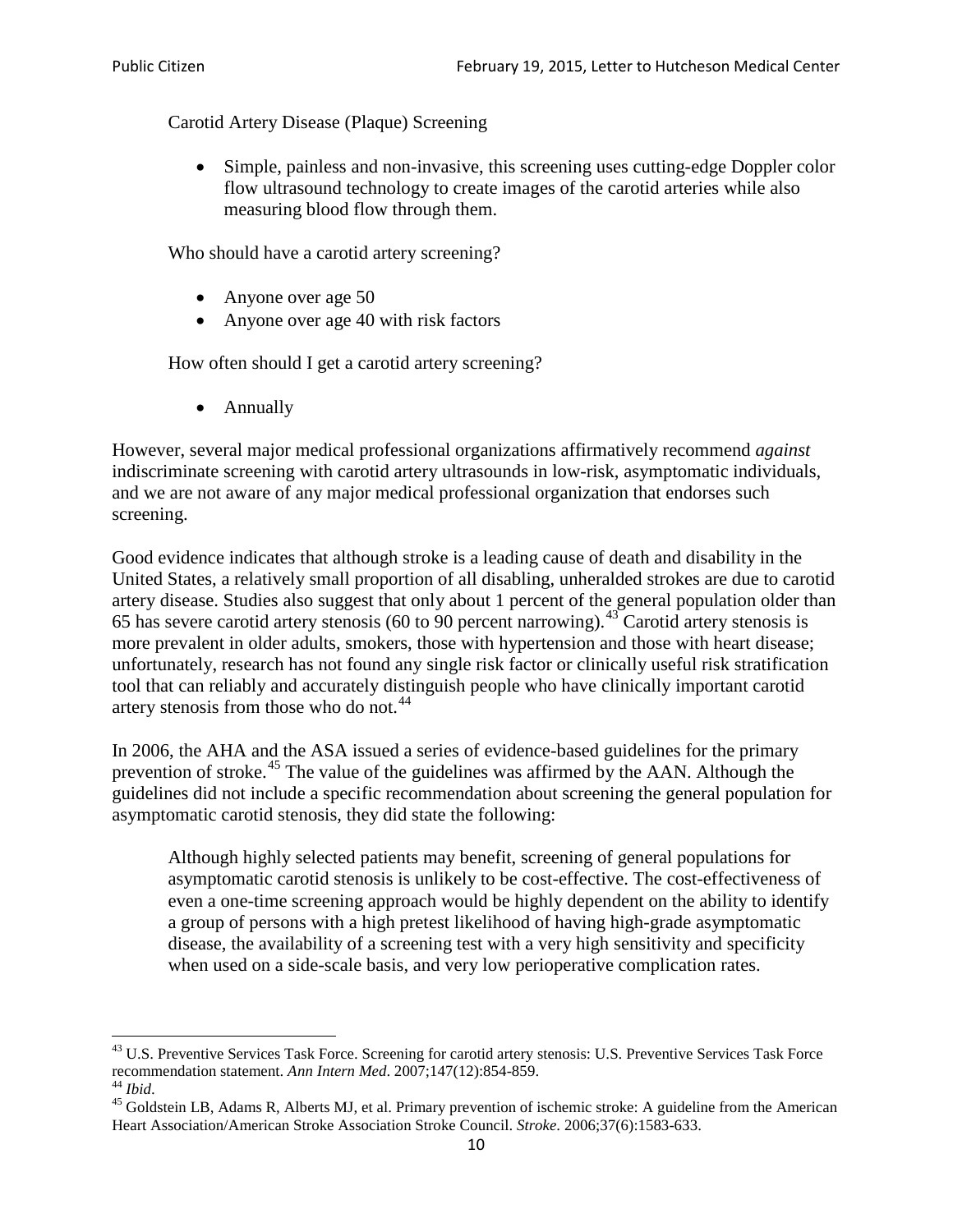These conditions for cost-effective screening are not met for carotid artery ultrasound screening of asymptomatic individuals in the general population, as discussed below.

In 2011, the AHA and the ASA issued updated guidelines for the primary prevention of stroke, the value of which was again affirmed by the  $AAN<sup>46</sup>$  $AAN<sup>46</sup>$  $AAN<sup>46</sup>$ . The updated guidelines stated the following:

Population screening for asymptomatic carotid artery stenosis is not recommended.

In 2014, the AHA and the ASA issued updated guidelines for the primary prevention of stroke. $47$ The AAN again affirmed the value of the updated guidelines, and the American Association of Neurological Surgeons, the Congress of Neurological Surgeons, and the Preventive Cardiovascular Nurses Association endorsed them. The updated guidelines stated the following:

Screening low-risk populations for asymptomatic carotid artery stenosis is not recommended.

In 2007, the U.S. Preventive Services Task Force (USPSTF) issued an evidence-based grade D recommendation *against* screening for asymptomatic carotid artery stenosis in the general population.[48](#page-10-2) In making this a grade D recommendation, the USPSTF concluded with moderate certainty that for individuals with asymptomatic carotid artery stenosis, the benefits of screening do not outweigh the harms. It noted, in particular, the following:

#### **Importance**

Good evidence indicates that although stroke is a leading cause of death and disability in the United States, a relatively small proportion of all disabling, unheralded strokes is due to [carotid artery stenosis].

#### **Detection**

The most feasible screening test for severe [carotid artery stenosis] (for example, 60% to 99% stenosis) is duplex ultrasonography. Good evidence indicates that this test has moderate sensitivity and specificity and yields many false-positive results. A positive result on duplex ultrasonography is often confirmed by digital subtraction angiography, which is more accurate but can cause serious adverse events. Noninvasive confirmatory tests, such as magnetic resonance angiography, involve some inaccuracy. Given these facts, some people with false-positive test results may receive unnecessary invasive carotid endarterectomy surgery.

<span id="page-10-0"></span><sup>&</sup>lt;sup>46</sup> Goldstein LB, Bushnell CD, Adams RJ, et al. Guidelines for the primary prevention of stroke: A guideline for healthcare professionals from the American Heart Association/American Stroke Association. *Stroke*.<br>2011;42(2):517-584. [see page 1 for title, authors, ANA affirmation; see page 25 for recommendation]

<span id="page-10-1"></span><sup>&</sup>lt;sup>47</sup> Meschia JF, Bushnell C, Goden-Albala B, et al. Guidelines for the primary prevention of stroke: A statement for healthcare professionals from the American Heart Association/American Stroke Association. *Stroke*. 2014;45(12):3754-3832. [see page 1 for title, authors, ANA affirmation and other endorsements; see page 30 for

recommendation]

<span id="page-10-2"></span><sup>&</sup>lt;sup>48</sup> U.S. Preventive Services Task Force. Screening for carotid artery stenosis: U.S. Preventive Services Task Force recommendation statement. *Ann Intern Med*. 2007;147(12):854-9.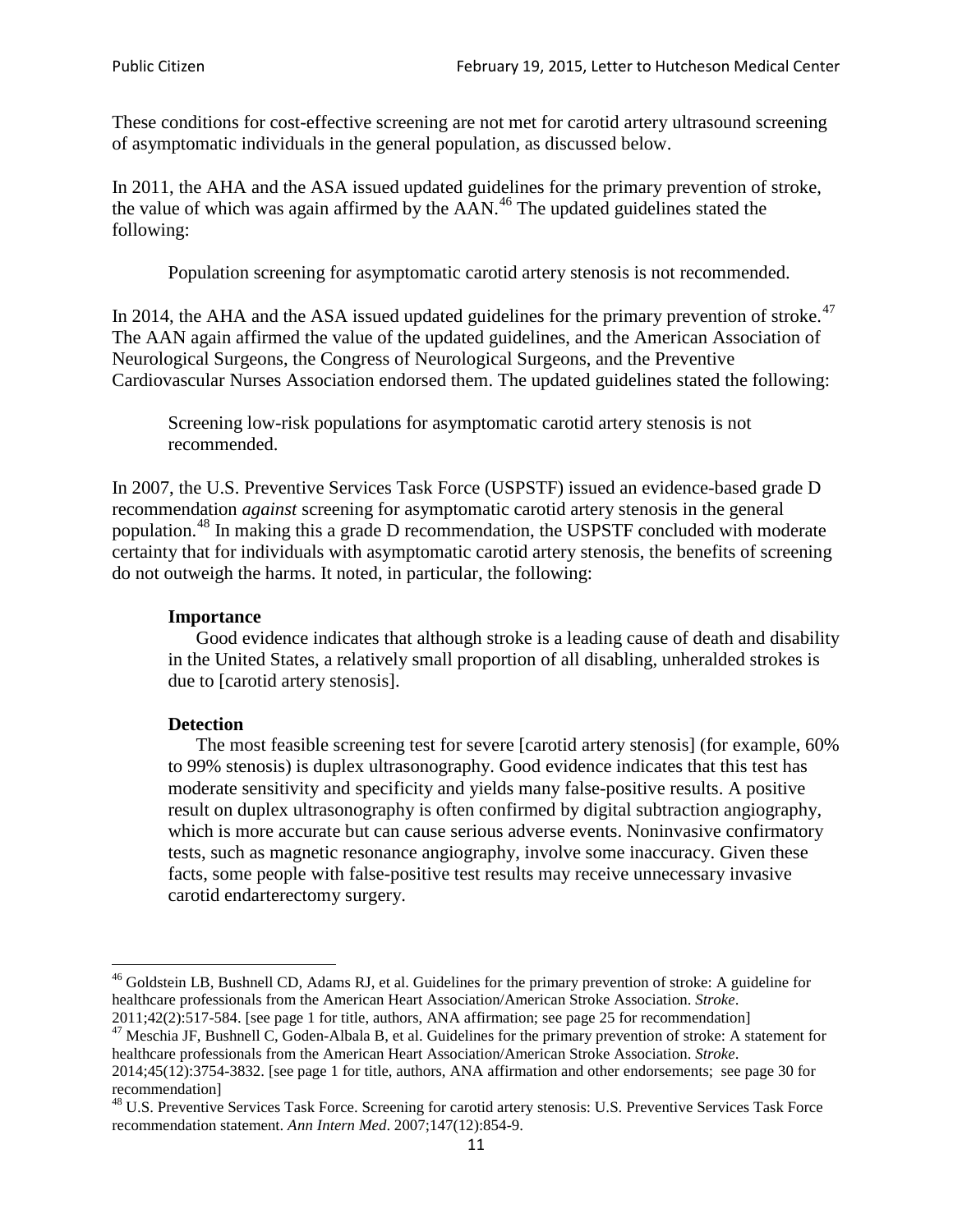### **Benefits of Detection and Early Intervention**

Good evidence indicates that in selected, high-risk trial participants with asymptomatic severe [carotid artery stenosis], carotid endarterectomy by selected surgeons reduces the 5-year absolute incidence of all strokes or perioperative death by approximately 5%. These benefits would be less among asymptomatic people in the general population. For the general primary care population, the benefits are judged to be no greater than small.

### **Harms of Detection and Early Intervention**

Good evidence indicates that both the testing strategy and the treatment with carotid endarterectomy can cause harms. A testing strategy that includes angiography will itself cause some strokes. A testing strategy that does not include angiography will cause some strokes by leading to carotid endarterectomy in people who do not have severe [carotid artery stenosis]. In excellent centers, carotid endarterectomy is associated with a 30-day stroke or mortality rate of about 3%; some areas have higher rates. These harms are judged to be no less than small.

In July 2014, the USPSTF issued an updated recommendation against screening for asymptomatic carotid artery stenosis in the general population.<sup>[49](#page-11-0)</sup> In reaffirming its prior recommendation, the USPSTF concluded with moderate certainty that the harms of screening for asymptomatic carotid artery stenosis outweigh the benefits. The USPSTF presented the following updated rationale: $50$ 

#### **Importance**

Stroke is a leading cause of death and disability in the United States. Although asymptomatic carotid artery stenosis is a risk factor for stroke, it causes a relatively small proportion of strokes.

#### **Detection**

The most feasible screening test for carotid artery stenosis (defined as 60% to 99% stenosis) is ultrasonography. Although adequate evidence indicates that this test has high sensitivity and specificity, in practice, ultrasonography yields many false-positive results in the general population, which has a low prevalence of carotid artery stenosis (approximately 0.5% to 1%). There are no externally validated, reliable tools that can determine who is at increased risk for carotid artery stenosis or for stroke when carotid artery stenosis is present. Adequate evidence indicates that the accuracy of screening by auscultation of the neck is poor.

#### **Benefits of Detection and Early Intervention**

There is no direct evidence on the benefits of screening for carotid artery stenosis. Adequate evidence indicates that in selected trial participants with asymptomatic carotid artery stenosis, carotid endarterectomy (CEA) performed by selected surgeons reduces the absolute incidence of all strokes or perioperative death by approximately 3.5%

<span id="page-11-0"></span><sup>&</sup>lt;sup>49</sup> LeFevre on behalf of the U.S. Preventive Services Task Force. Screening for asymptomatic carotid artery stenosis: U.S. Preventive Services Task Force Recommendation Statement. *Ann Intern Med*. Published online July 8, 2014. doi:10.7326/M14-1333. <sup>50</sup> *Ibid*.

<span id="page-11-1"></span>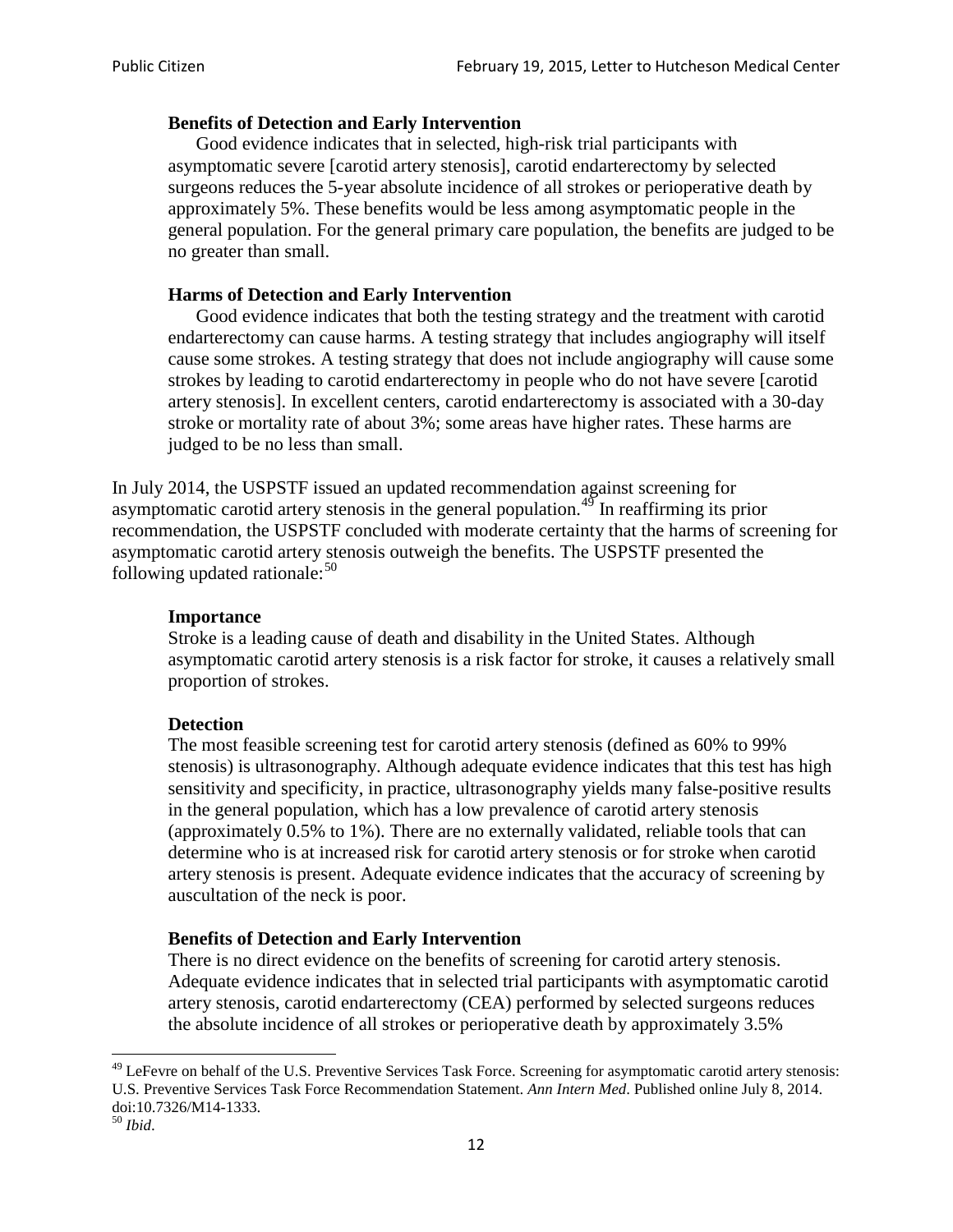compared with (outdated) medical management. However, this difference is probably smaller with current optimal medical management. The magnitude of these benefits would be smaller in asymptomatic persons in the general population. For the general primary care population, the magnitude of benefit is small to none. There is no evidence that identification of asymptomatic carotid artery stenosis leads to any benefit from adding or increasing medication doses (beyond current standard medical therapy for cardiovascular disease prevention).

### **Harms of Detection and Early Intervention**

Adequate evidence indicates that both the testing strategy for carotid artery stenosis and treatment with CEA can cause harms. Although screening with ultrasonography has few direct harms, all screening strategies, including those with or without confirmatory tests (that is, digital subtraction or magnetic resonance angiography), have imperfect sensitivity and specificity and could lead to unnecessary interventions and result in serious harms. In selected centers similar to those in the trials, CEA is associated with a 30-day stroke or mortality rate of approximately 2.4%; reported rates are as high as approximately 5% in low-volume centers and 6% in certain states. Myocardial infarctions are reported in 0.8% to 2.2% of patients after CEA. The 30-day stroke or mortality rate after carotid angioplasty and stenting (CAAS) is approximately 3.1% to 3.8%. The overall magnitude of harms of screening and subsequent treatment of asymptomatic carotid artery stenosis is small to moderate depending on patient population, surgeon, center volume, and geographic location.

In 2007, the American Society of Neuroimaging, with co-sponsorship by the Society of Vascular and Interventional Neurology, issued evidence-based recommendations on the screening of asymptomatic carotid artery disease in the general population and selected subsets of patients.<sup>[51](#page-12-0)</sup> These societies issued a grade E recommendation *against* screening for carotid artery stenosis in the general population or in a selected population based on age, gender or any other variable alone. The criteria for a grade E recommendation were that the prevalence of disease may be high or low but detection and treatment is documented to have no benefit, or prevalence of disease is low. They also issued a grade A recommendation that screening of selective subpopulations of adults age 65 or older with at least three cardiovascular risk factors (hypertension, coronary artery disease, current cigarette smoking or hyperlipidemia) needs to be considered. The criteria of a grade A recommendation were that the prevalence of disease is high and detection and treatment is of documented benefit.

In 2011, the Society for Vascular Surgery issued a position statement recommending ultrasound screening of carotid arteries only for high-risk individuals age 55 or older, taking into account cardiovascular risk factors, such as a history of hypertension, diabetes mellitus, smoking,

<span id="page-12-0"></span><sup>&</sup>lt;sup>51</sup> Qureshi AI, Alexandrov AV, Tegeler CH, et al. Guidelines for screening of extracranial carotid artery disease: a statement for healthcare professionals from the multidisciplinary practice guidelines committee of the American Society of Neuroimaging; cosponsored by the Society of Vascular and Interventional Neurology. *J Neuroimaging*. 2007;17(1):19-47.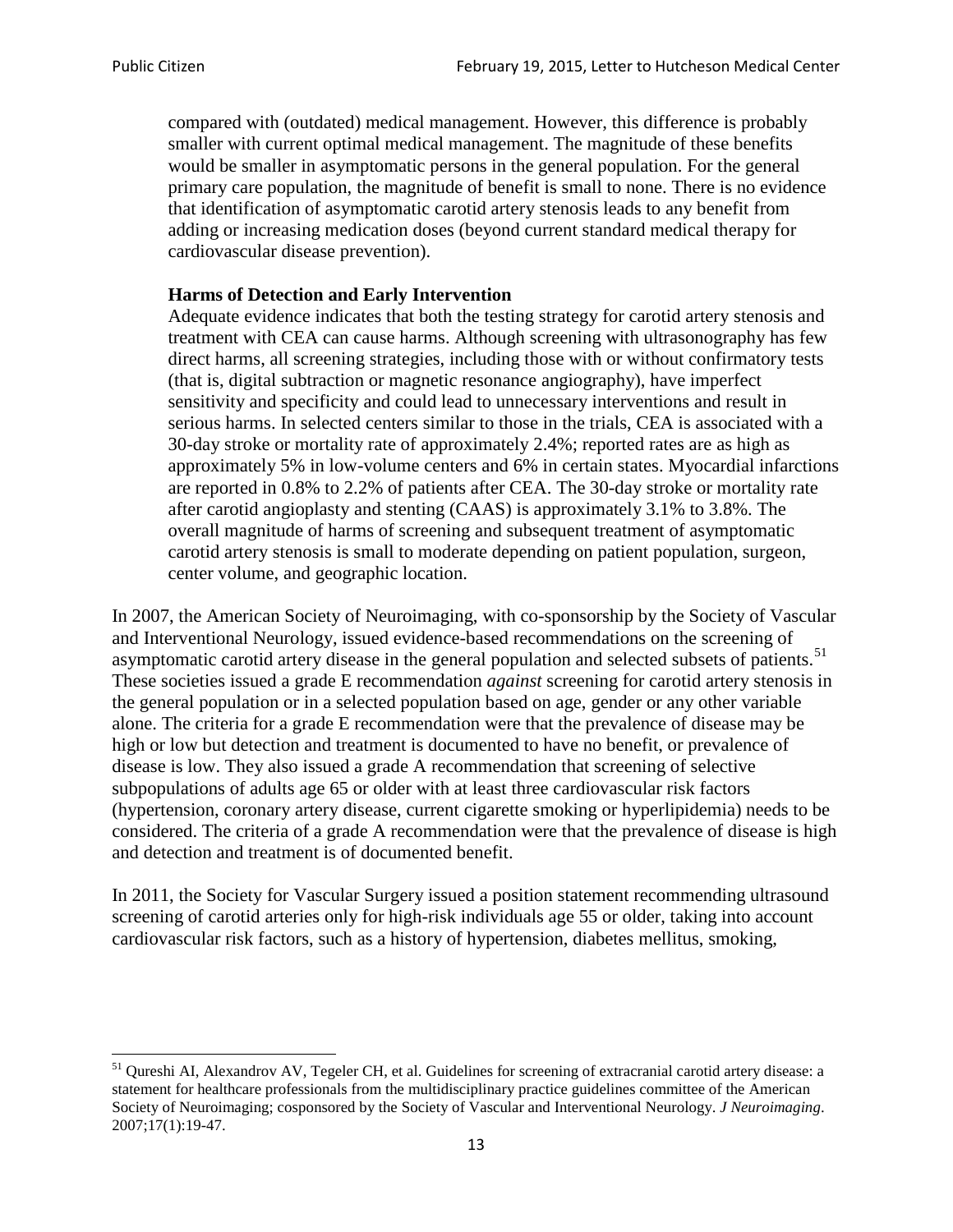hypercholesterolemia, or known cardiovascular disease.<sup>[52](#page-13-0)</sup> The position statement provided little substantive evidence to support this recommendation.

Thus, screening for carotid artery stenosis with ultrasound in the general, asymptomatic population has *not* been shown to significantly improve clinical outcomes, and numerous medical professional organizations strongly recommend against such screening.

## **C. Abdominal Aortic Aneurysm Ultrasound:**

The Life Line Screening online promotional materials state:<sup>[53](#page-13-1)</sup>

An Abdominal Aortic Aneurysm (AAA), a specific kind of aneurysm, is a condition in which the lining of the blood vessel called the aorta is enlarged within the abdomen. Abdominal aortic aneurysms pose a threat because they are usually silent until a medical emergency occurs.

The abdominal aorta is the largest blood vessel in the body and the main artery that originates in the heart. As the lining weakens from age and other risk factors, the vessel wall thins and expands. …

Screening for Aortic Aneurysms

• A painless, non-invasive procedure, an abdominal aortic aneurysm screening requires you to lie on your back while a technician uses ultrasound to take images and measurements of your abdominal aorta. …

Who should have an aortic aneurysm screening?

• Anyone with risk factors

How often should I get an aortic aneurysm screening?

• Annually

By definition, an AAA is present when aortic diameter equals or exceeds 3.0 cm (slightly more than one inch).<sup>[54](#page-13-2)</sup> Most people who have an AAA show no signs or symptoms until it ruptures. The strongest risk factor for *rupture* of an AAA is the aortic diameter.<sup>[55](#page-13-3)</sup> Thus, risk of AAA rupture rises with increasing size of the aneurysm. AAAs with a diameter between 3.0 and 3.9

<span id="page-13-0"></span><sup>&</sup>lt;sup>52</sup> Society for Vascular Surgery. SVS position statement on vascular screenings. January 2011. http://www.vascularweb.org/about/positionstatements/Pages/svs-position-statement-on-vascular-screening.aspx.<br>Accessed January 14, 2015.

<span id="page-13-1"></span>Accessed January 14, 2015.<br>
Sa Life Line Screening. Abdominal aortic aneurysm screening. http://www.lifelinescreening.com/What-We-<br>
Do/What-We-Screen-For/Abdominal-Aortic-Aneurysms. Accessed January 9, 2015.

<span id="page-13-2"></span> $\frac{54}{9}$  Fleming C, Whitlock EP, Beil TL, Lederle FA. Screening for abdominal aortic aneurysm: A best-evidence systematic review for the U.S. Preventive Services Task Force. *Ann Intern Med.* 2005;142(3):203-211.<br><sup>55</sup> Lederle FA, Johnson GR, Wilson SE, et al. Rupture rate of large abdominal aortic aneurysms in patients refusing

<span id="page-13-3"></span>or unfit for elective repair. *JAMA*. 2002;287(22):2968-2972.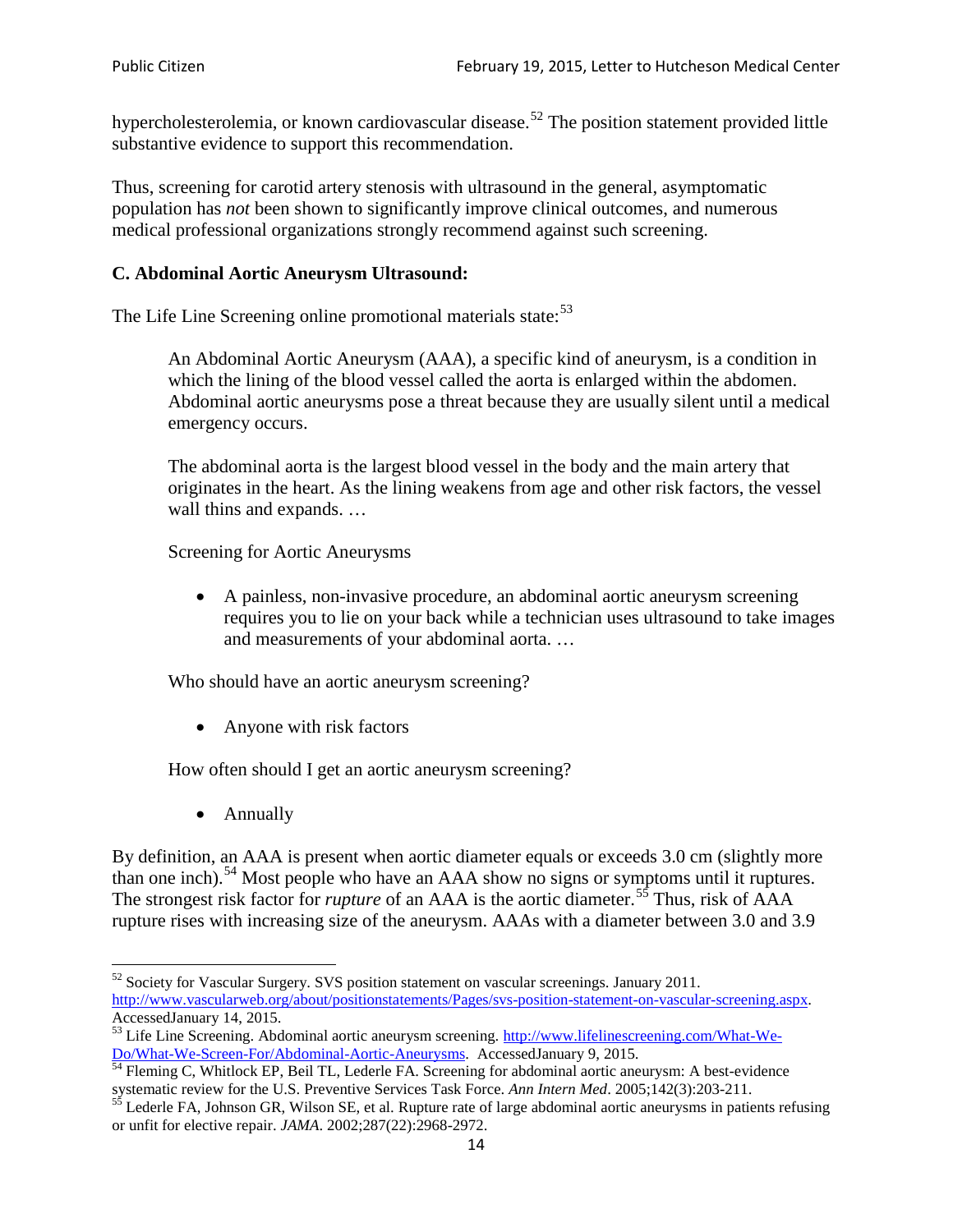cm have an essentially 0 percent annual rupture risk; those with between 4.0 and 4.9 cm have a 1 percent risk; and those between 5.0 and 5.9 cm have a 11 percent annual rupture risk.<sup>[56](#page-14-0)</sup>

In a study of an unselected general population in the U.K., the prevalence of AAA was six times greater in men than women for all age groups.<sup>[57](#page-14-1)</sup> For men not screened for  $AAA$ , almost all deaths from ruptured AAAs occurred after age 65, with more than half occurring before age 80.<sup>[58](#page-14-2)</sup> For women not screened for AAA, the majority of AAA-related deaths occurred after age 80.<sup>[59](#page-14-3)</sup>

Several major medical professional organizations affirmatively recommend one-time ultrasound screening for AAAs *only in certain high-risk individuals* given the epidemiology of AAAs described above, and we are not aware of any major medical professional organization that endorses indiscriminate ultrasound screening for AAAs in low-risk, asymptomatic individuals.

In 2005, the USPSTF issued the following evidence-based recommendations for AAA screening: $60$ 

(1) A grade B recommendation for one-time screening for AAA by ultrasonography in men age 65 to 75 who have ever smoked. In making this a grade [B recommendation,](http://www.uspreventiveservicestaskforce.org/uspstf/gradespre.htm#brec) the USPSTF offered the following rationale:

> The USPSTF found good evidence that screening for AAA and surgical repair of large AAAs ( $\geq$ 5.5 cm) in men age 65 to 75 years who have ever smoked (current and former smokers) leads to decreased AAA-specific mortality. There is good evidence that abdominal ultrasonography, performed in a setting with adequate quality assurance (that is, in an accredited facility with credentialed technologists), is an accurate screening test for AAA. There is also good evidence of important harms of screening and early treatment, including an increased number of surgeries with associated clinically significant morbidity and mortality, and short-term psychological harms. On the basis of the moderate magnitude of net benefit, the USPSTF concluded that the benefits of screening for AAA in men age 65 to 75 years who have ever smoked outweigh the harms.

(2) No recommendation for or against screening for AAA in men age 65 to 75 who have *never* smoked. In making this grade C recommendation, the USPSTF offered the following rationale:

> The USPSTF found good evidence that screening for AAA in men age 65 to 75 years who have never smoked leads to decreased AAA-specific mortality. There is, however, a lower prevalence of large AAAs in men who have never smoked

<span id="page-14-0"></span><sup>&</sup>lt;sup>56</sup> LeFevre ML on behalf of the U.S. Preventive Services Task Force. Screening for abdominal aortic aneurysm: U.S. Preventive Services Task Force recommendation statement. *Ann Intern Med*. Online June 24, 2014. doi:

<span id="page-14-1"></span><sup>10.7326/</sup>M14-1204.<br> $57$  Scott RA, Bridgewater SG, Ashton HA. Randomized clinical trial of screening for abdominal aortic aneurysm in women. *Br J Surg.* 2002;89(3):283-285.

<span id="page-14-4"></span><span id="page-14-3"></span>

<span id="page-14-2"></span><sup>&</sup>lt;sup>58</sup> *Ibid.*<br><sup>59</sup> *Ibid.* 2002;<br><sup>60</sup> U.S. Preventive Services Task Force. Screening for abdominal aortic aneurysm: Recommendation statement. *Ann Intern Med*. 2005;142(3):198-202.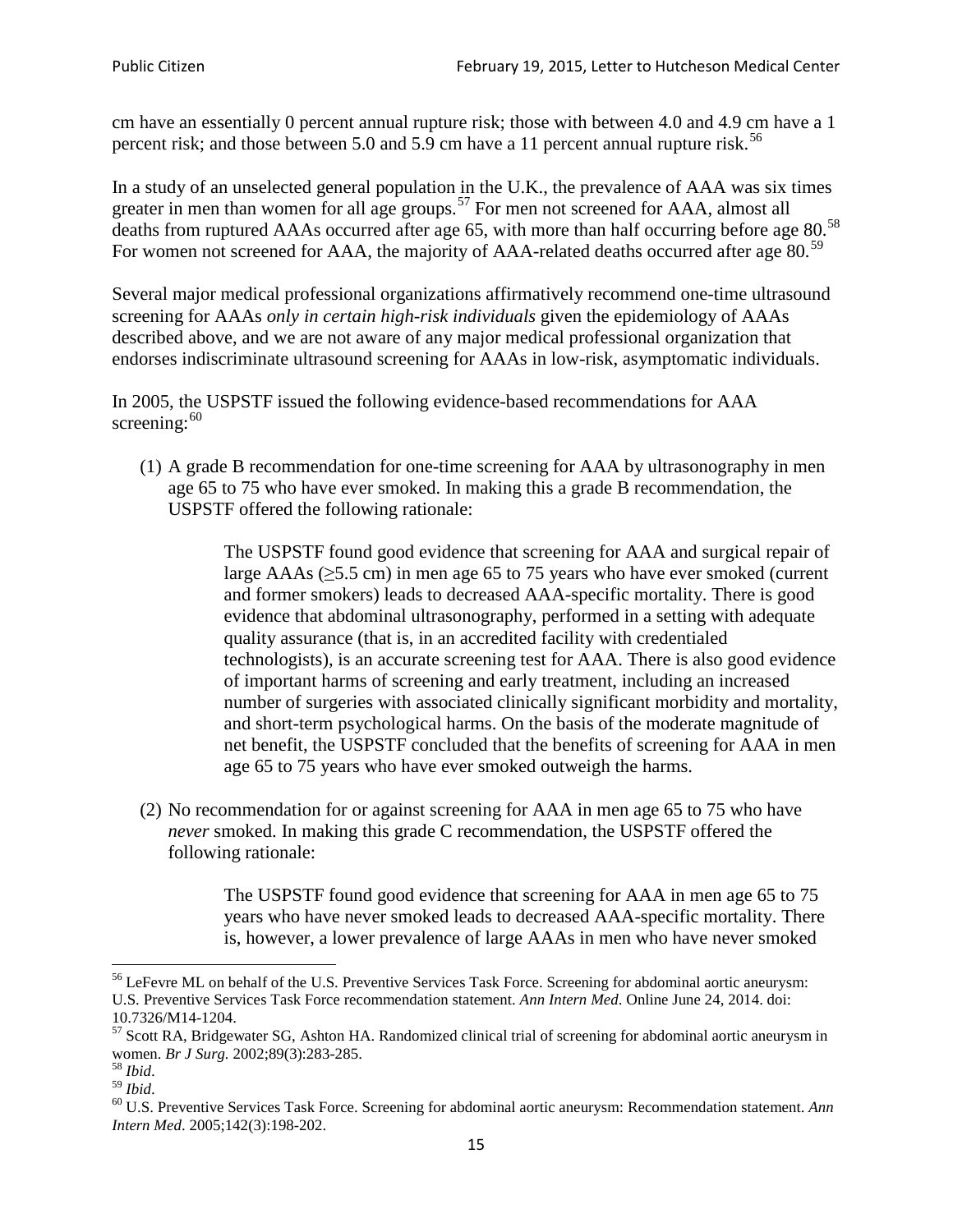compared with men who have ever smoked; thus, the potential benefit from screening men who have never smoked is small. There is good evidence that screening and early treatment lead to important harms, including an increased number of surgeries with associated clinically significant morbidity and mortality, and short-term psychological harms. The USPSTF concluded that the balance between the benefits and harms of screening for AAA is too close to make a general recommendation in this population.

(3) A grade D recommendation *against* routine screening for AAA in women. In making this a grade D recommendation, the USPSTF offered the following rationale:

> Because of the low prevalence of large AAAs in women, the number of AAArelated deaths that can be prevented by screening this population is small. There is good evidence that screening and early treatment result in important harms, including an increased number of surgeries with associated morbidity and mortality, and psychological harms. The USPSTF concluded that the harms of screening women for AAA therefore outweigh the benefits.

In June 2014, the USPSTF issued a revised recommendation statement, based on an updated review of the available evidence published between January 2004 and January 2013.<sup>[61](#page-15-0)</sup> The updated recommendations differ slightly from the 2005 recommendations and include the following: $62$ 

(1) A grade B recommendation for one-time screening for AAA with ultrasonography in men ages 65 to 75 who have ever smoked (no change from 2005). The USPSTF provided the following updated rationale for this unchanged recommendation:

> Four large, population-based, randomized, controlled trials (RCTs) show that invitation to 1-time screening for AAA is associated with reduced AAA-specific mortality in men. This benefit begins 3 years after testing and persists up to 15 years. In addition, risk reduction for AAA rupture and emergency surgery persists up to 10 to 13 years.

> In the 2 highest-quality trials, the relative reduction in AAA-specific mortality after 13 years was 42% to 66%. In the largest trial, where prevalence of AAA was approximately 5% in the screened group, screening was associated with an absolute risk reduction in death of 1.4 per 1000 men.

Abdominal aortic aneurysms are most prevalent in men who have ever smoked, occurring in approximately 6% to 7% of this population. This prevalence increases the importance of screening in these men because it maximizes the absolute benefit that could be achieved (that is, it improves the likelihood that

<span id="page-15-0"></span><sup>61</sup> Guirguis-Blake JM, Beil TL, Senger CA Whitlock EP. Ultrasonography screening for abdominal aortic aneurysms: A systematic review for the U.S. Preventive Services Task Force. *Ann Intern Med*. 2014;160(5):321- 329.

<span id="page-15-1"></span> $62$  LeFevre ML on behalf of the U.S. Preventive Services Task Force. Screening for abdominal aortic aneurysm: U.S. Preventive Services Task Force recommendation statement. *Ann Intern Med*. 2014;161(4):281-290..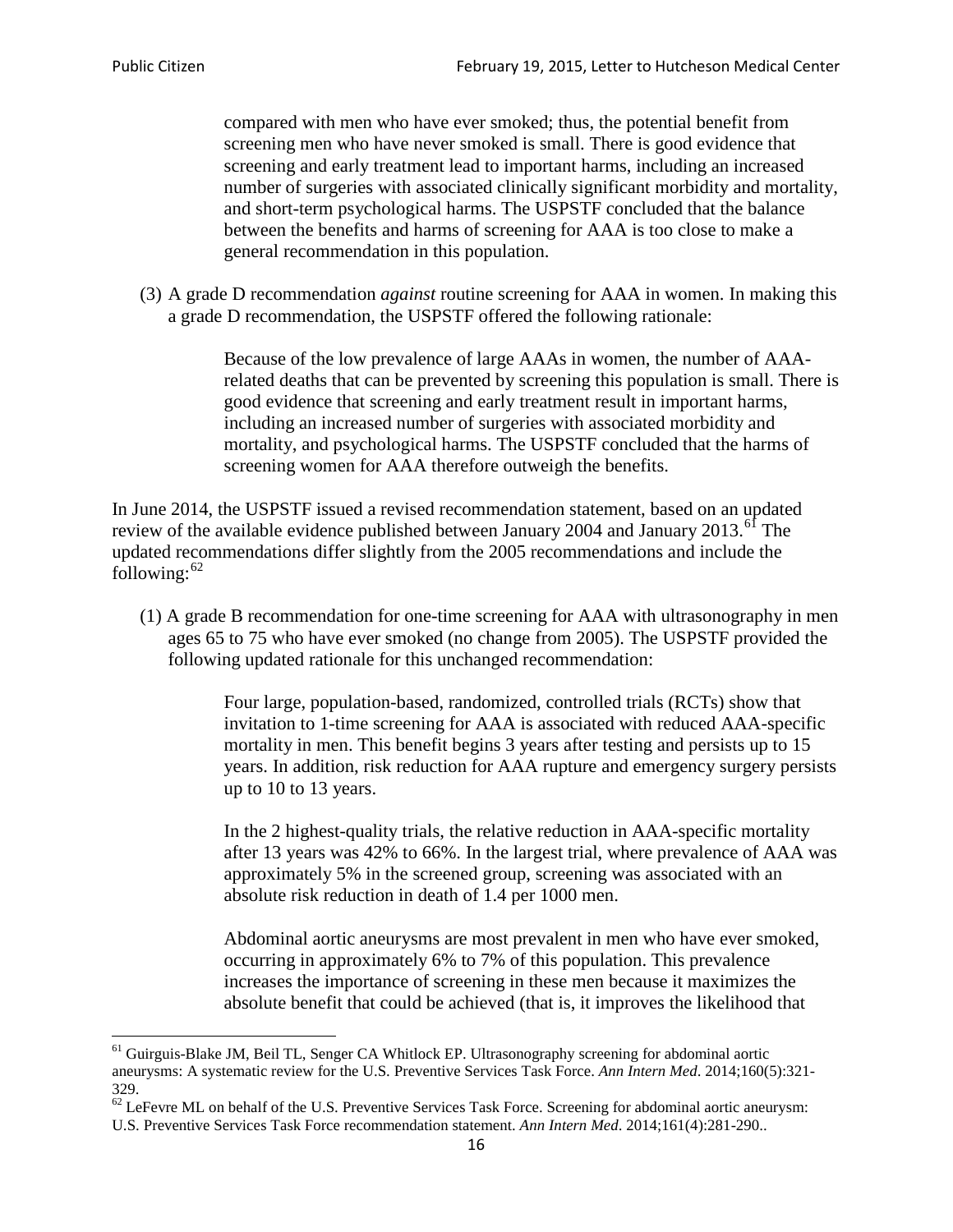men in this group will benefit from screening). Convincing evidence shows that 1-time screening with ultrasonography results in a moderate benefit in men aged 65 to 75 years who have ever smoked.

The USPSTF concluded with high certainty that screening for AAA with ultrasonography in men ages 65 to 75 who have ever smoked has a moderate net benefit.

(2) A grade C recommendation that clinicians *selectively* offer screening for AAA in men ages 65 to 75 who have never smoked rather than routinely screening all men in this group. Evidence indicates that the net benefit of screening all men ages 65 to 75 years who have never smoked is small. In determining whether this service is appropriate in individual cases, patients and clinicians should consider the balance of benefits and harms on the basis of evidence relevant to the patient's medical history, family history, other risk factors, and personal values. The USPSTF offered the following rationale for this new recommendation:

> Screening men overall reduces AAA-specific death, rupture, and emergency surgery. However, the lower prevalence of AAA in men who have never smoked (approximately 2%) substantially reduces the absolute benefit (that is, it greatly lowers the probability that men in this group will benefit from screening). Adequate evidence shows that 1-time screening for AAA with ultrasonography results in a small benefit in men aged 65 to 75 years who have never smoked.

The USPSTF also suggested the following clinical considerations with respect to this new recommendation:

Despite the demonstrated benefits of screening for AAA in men overall, the lower prevalence of AAA in male never-smokers versus male ever-smokers suggests that clinicians should consider a patient's risk factors and the potential for harm before screening for AAA rather than routinely offering screening to all male never-smokers. Important risk factors for AAA include older age and a firstdegree relative with an AAA; other risk factors include a history of other vascular aneurysms, coronary artery disease, cerebrovascular disease, atherosclerosis, hypercholesterolemia, obesity, and hypertension. Factors associated with a reduced risk for AAA include African American race, Hispanic ethnicity, and diabetes.

(3) An I statement concluding that the current evidence is insufficient to assess the balance of benefits and harms of screening for AAA in women ages 65 to 75 who have ever smoked. (An I statement means the USPSTF concludes that the current evidence is insufficient to assess the balance of benefits and harms of the service. Evidence may be lacking, of poor quality, or conflicting, and the balance of benefits and harms cannot be determined.) The USPSTF offered the following rationale for this draft statement:

> *Potential Preventable Burden.* A screening study in Sweden found that the prevalence of AAA in women aged 70 years was low (0.8%) for ever-smokers but increased to 2.0% for current smokers. A meta-analysis of individual-patient data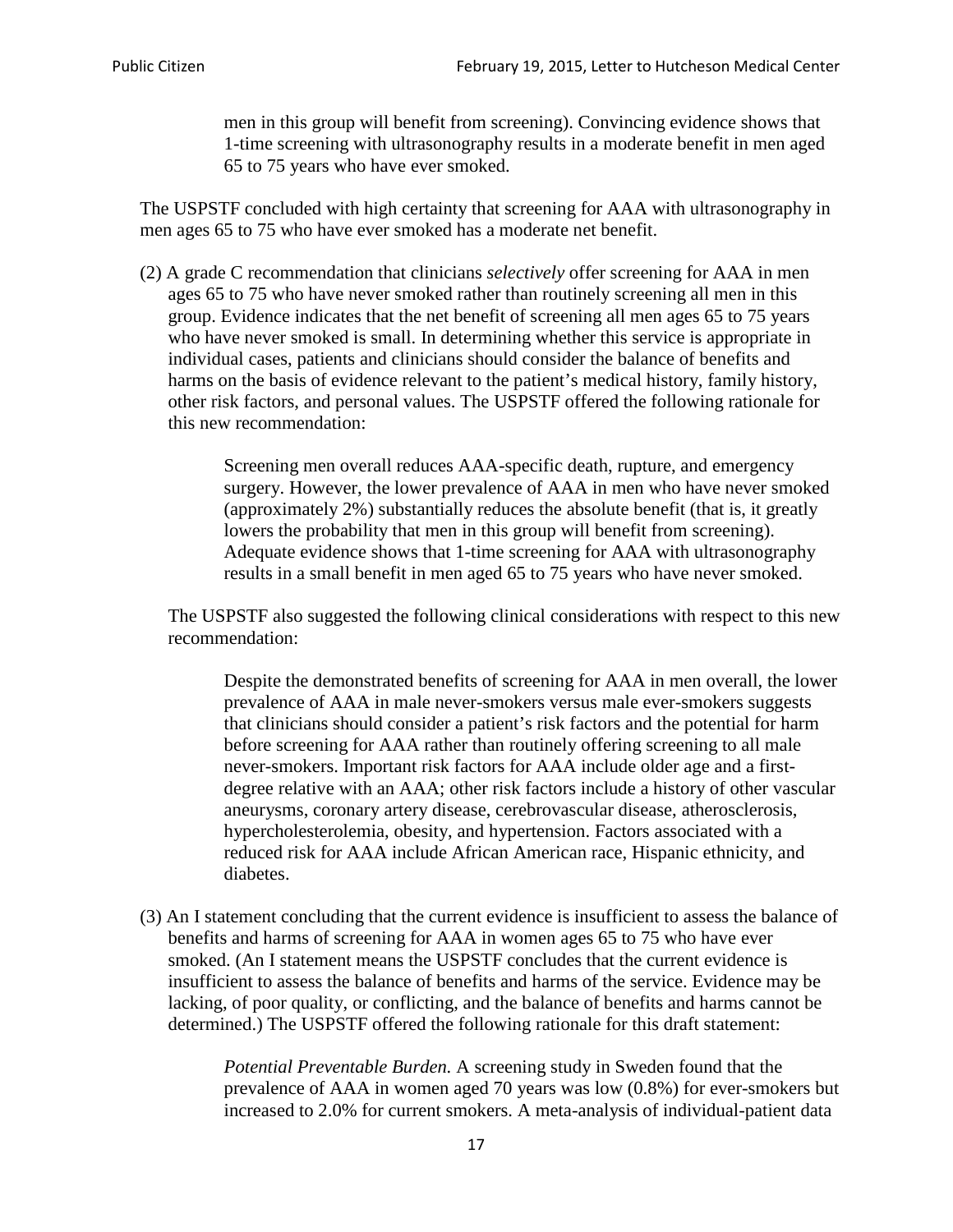found that women have a higher risk than men for AAA rupture at the same diameter (hazard ratio [HR], 3.76 [95% CI, 2.58 to 5.47]). However, AAAassociated deaths occur at an older age in women (at a time of increased competing causes of death and a declining benefit–risk ratio for operative interventions), with 70% of deaths occurring after age 80 years in women compared with fewer than 50% in men. In the only screening RCT that included women, most screen-detected AAAs in women were small (3.0 to 3.9 cm) and AAA-specific mortality was low in screened and unscreened women  $(<0.2\%)$ after 10 years.

*Potential Harms.* Four RCTs (primarily done in men) showed that screening for AAA doubled the rate of AAA-associated surgeries, largely driven by an increase in elective surgeries. Most screen-detected AAAs were below the 5.5-cm threshold for immediate repair. This finding generally results in long-term or lifelong surveillance and is probably associated with some amount of overtreatment, although the magnitude of this burden is difficult to quantify.

Most screening trials reported an associated decrease in emergency AAA repairs and a reduced 30-day mortality rate associated with emergency surgery in populations invited to screen, although mortality associated with elective surgery was not reduced. Operative mortality associated with AAAs is higher in women than in men (7% vs. 5% for open repair and 2% vs. 1% for endovascular repair, respectively).

*Costs.* In addition to the cost of ultrasonography screening (approximately \$100), the estimated potential associated cost of elective surgery to repair a screendetected AAA ranges from \$37 000 to \$43 000. Potential opportunity costs also may arise, because screening may take the place of other preventive activities that may be more beneficial to the patient.

*Current Practice.* Screening for AAA is provided as part of the "welcome-to-Medicare visit" for women who have a family history of AAA. However, the evidence is insufficient to accurately characterize current practice patterns related to screening for AAA in women.

A retrospective analysis from 2000 to 2010 used the National Inpatient Sample, a database that has a stratified 20% random sample of all nonfederal inpatient hospital admissions in the United States. This analysis found that women are more likely than men to have open surgery versus endovascular aneurysm repair (EVAR) for unruptured AAA (24% vs. 17%, respectively), potentially because of issues with access to the iliac artery (that is, smaller artery size) that may preclude endovascular management.

A retrospective review of 4026 AAA repairs in the Vascular Study Group of New England database (a voluntary registry from 30 academic and community hospitals in the 6 New England states) reported that women were more likely than men to have open surgery versus EVAR and to be older and have smaller aortic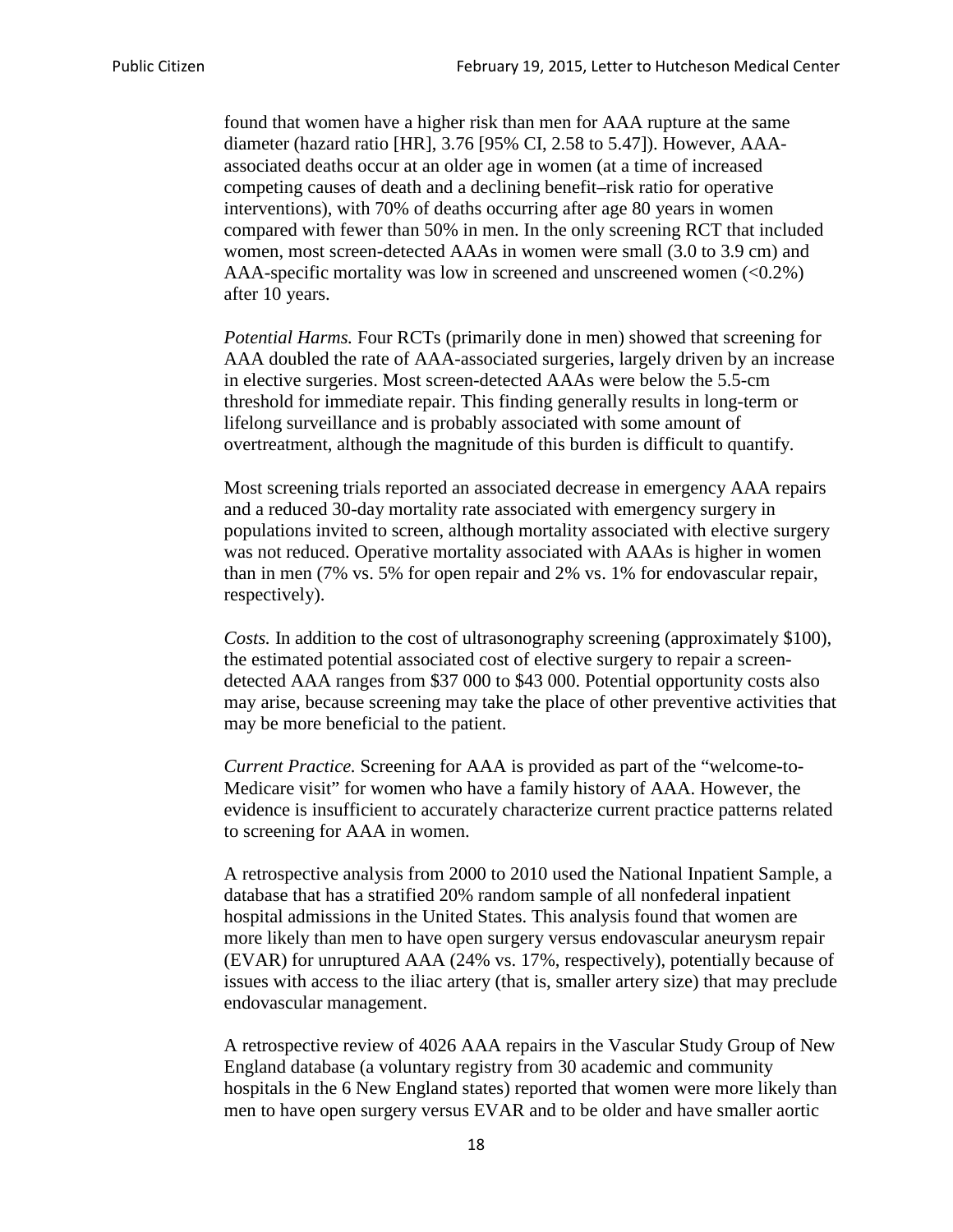diameters at the time of repair. Postoperative complications were higher in women than in men after elective EVAR or open repair, including emergency reoperations, dysrhythmias, leg ischemia or emboli, bowel ischemia, or need for discharge to another medical facility rather than home.

(4) A grade D recommendation *against* routine screening for AAA in women who have never smoked. The USPSTF offered the following rationale for this draft updated recommendation:

> The prevalence of AAA in women who have never smoked is low (0.03% to 0.60% in women aged 50 to 79 years). The evidence also shows no apparent benefit of screening for AAA in women. The USPSTF therefore concludes that adequate evidence shows that the absolute benefit of 1-time screening for AAA with ultrasonography in women who have never smoked can effectively be bounded at none or almost none.

In discussing the harms of detection and early treatment of AAAs, the USPSTF noted the following: $63$ 

In the available trials, groups invited to screening were approximately twice as likely as control groups to have any AAA surgery within 3 to 5 years, predominantly driven by an increase in elective surgeries. More than 90% of AAAs identified by screening were below the 5.5-cm threshold for immediate repair. Detecting smaller AAAs generally leads to long-term (potentially lifelong) surveillance.

A person's risk for death related to elective surgery for AAA is lower than that for death related to emergency surgery for rupture. However, the increase in the overall rates of detection and surgery in the screening groups still potentially represents a harm. A proportion of AAAs will never rupture because they do not advance or because a person dies of a competing cause.

The exact extent of overdiagnosis and overtreatment is difficult to estimate. One study from Massachusetts General Hospital reviewed 24 000 consecutive autopsies between 1952 and 1975 and found that 75% of the 473 patients who died with an undetected or unoperated AAA had a cause of death not related to the AAA (41% were >5.1 cm in diameter). Given that even elective treatment is associated with some risk for perioperative mortality, overtreatment is an important issue to consider when deciding whether to screen for this condition....

Convincing evidence shows that the harms associated with 1-time screening for AAA with ultrasonography are at least small in all populations and potentially higher in women because of their higher risk for operative mortality.

In 2011, the Society for Vascular Surgery issued a position statement on vascular screening recommending a one-time ultrasound screening for AAA for all men age 65 or older and

<span id="page-18-0"></span><sup>63</sup> *Ibid*.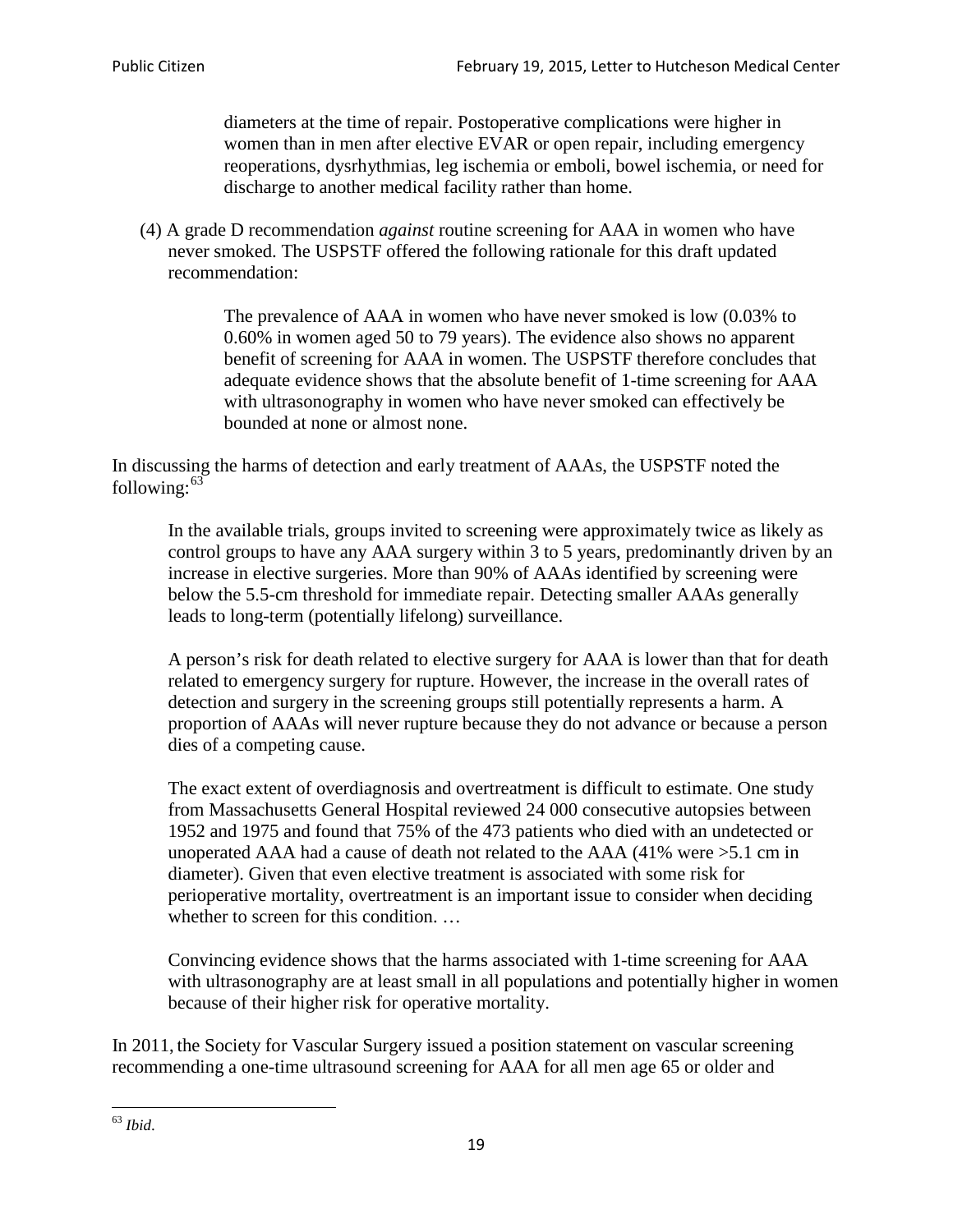screening men as early as age 55 who have a family history of AAA.<sup>[64](#page-19-0)</sup> The society also recommended one-time ultrasound screening for AAA for all women age 65 or older who have a family history of AAA or have smoked.

In 2012, the ACCF, American College of Radiology, American Institute of Ultrasound in Medicine, American Society of Echocardiography, American Society of Nephrology, Intersocietal Commission for the Accreditation of Vascular Laboratories, Society for Cardiovascular Angiography and Interventions, Society of Cardiovascular Computed Tomography, Society for Interventional Radiology, Society for Vascular Medicine, and Society for Vascular Surgery jointly issued evidence-based appropriate use criteria for noninvasive vascular testing (ultrasound and physiological testing) for a variety of possible indications.<sup>[65](#page-19-1)</sup> For each indication, these organizations classified the use of noninvasive vascular testing into one of the following three categories:

- **Appropriate:** The test is one in which the expected incremental information, combined with clinical judgment, exceeds the expected negative consequences — including the risks of the procedure itself and the downstream impact of poor test performance such as delay in diagnosis (false-negatives) or inappropriate diagnosis (false-positives) — by a sufficiently wide margin for the specific indication that the procedure is generally considered acceptable care and a reasonable approach for the indication.
- **Uncertain:** The test *may* be generally acceptable and *may* be a reasonable approach for the specific indication; uncertainty also implies that more research and/or patient information is needed to classify the indication definitively.
- **Inappropriate:** The test *is not* generally acceptable and *is not* a reasonable approach for the specific indication.

These organizations classify screening for AAA as *inappropriate* for anyone under age 65 with no history of smoking, except as noted below. They also classify such screening as *uncertain* for anyone 65 or older with no history of smoking.

These organizations did classify screening for AAA as *appropriate* for the following subgroups:

- Adults older than age 60 with a first-degree relative with an AAA.
- Adults age 65 or older who are current or former smokers.

In summary, the USPSTF and many other major medical professional organizations recommended against routine screening for AAA, or designate such screening as inappropriate for those individuals who are not at high risk for developing AAA. Screening for AAA in the

<span id="page-19-0"></span><sup>64</sup> Society for Vascular Surgery. SVS Position Statement on Vascular Screenings. January 2011. [http://www.vascularweb.org/about/positionstatements/Pages/svs-position-statement-on-vascular-screening.aspx.](http://www.vascularweb.org/about/positionstatements/Pages/svs-position-statement-on-vascular-screening.aspx) 

<span id="page-19-1"></span>Accessed August 21, 2014.<br><sup>65</sup> Mohler ER, Gornik HL, Gerhard-Herman M, et al. ACCF/ACR/AIUM/ASE/ASN/ICAVL/SCAI/SCCT/SIR/ SVM/SVS 2012 appropriate use criteria for peripheral vascular ultrasound and physiological testing part I: Arterial ultrasound and physiological testing*. J Am Coll Cardiol*. 2012;60(3):242-276.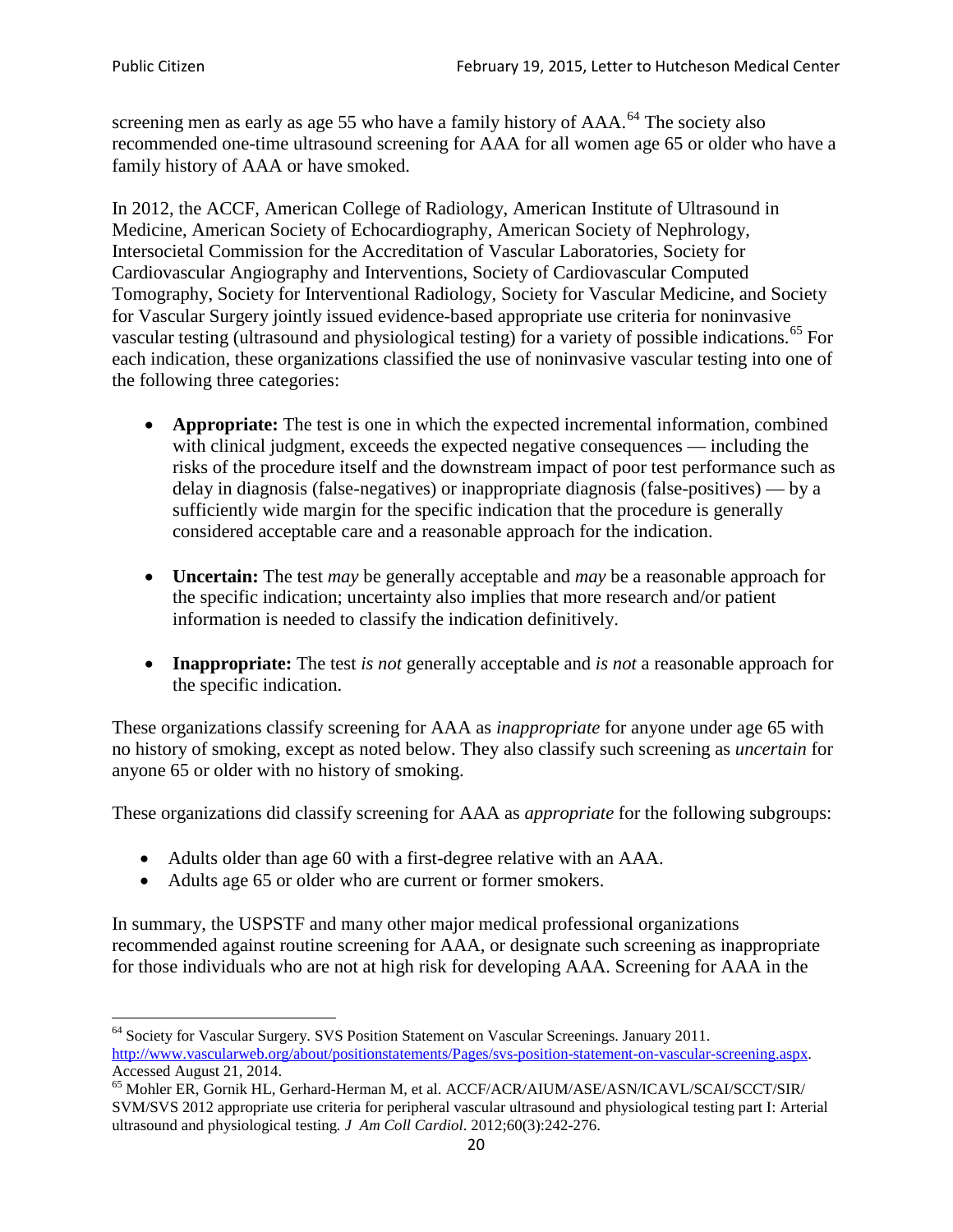general, asymptomatic population has *not* been shown to significantly improve clinical outcome and is likely to do more harm than good.

## **D. Peripheral Arterial Disease Test:**

The Life Line Screening online promotional materials state:<sup>[66](#page-20-0)</sup>

Peripheral Arterial Disease (PAD), more commonly known as hardening of the arteries, affects about eight million Americans. It is a condition in which the large and mediumsized arteries supplying blood to the legs become narrow or clogged, constricting the flow of blood. PAD is caused by atherosclerosis, a gradual process in which cholesterol and scar tissue build up, forming a substance called plaque that clogs the artery. PAD not only causes pain and disability, it also is associated with a much higher risk of heart disease. …

Peripheral Arterial Disease Screening

o A quick, easy and non-invasive procedure, PAD screening is done by using the ankle-brachial index (ABI). After removing your socks and shoes, you will have pressure cuffs placed around your upper arms and ankles. A small ultrasound device will then measure the systolic blood pressure in your limbs. …

Who should have a peripheral arterial disease screening?

• Anyone with risk factors

How often should I get a peripheral arterial disease screening?

• Annually

In 2012, the ACCF, American College of Radiology, American Institute of Ultrasound in Medicine, American Society of Echocardiography, American Society of Nephrology, Intersocietal Commission for the Accreditation of Vascular Laboratories, Society for Cardiovascular Angiography and Interventions, Society of Cardiovascular Computed Tomography, Society for Interventional Radiology, Society for Vascular Medicine, and Society for Vascular Surgery jointly issued evidence-based appropriate use criteria for noninvasive vascular testing (ultrasound and physiological testing) for a variety of possible indications. These appropriate use criteria identify the following as the only appropriate indications for lower extremity artery testing with ABI: patients with diminished pulses, femoral bruit, age greater than 50 with diabetes or smoking, or age greater than 70, which is consistent with ACC/AHA PAD guidelines. The evaluation with ABI for those younger than 50 and those with diabetes was classified as uncertain.<sup>[67](#page-20-1)</sup>

<span id="page-20-0"></span><sup>&</sup>lt;sup>66</sup> Life Line Screening. Peripheral arterial disease screening. [http://www.lifelinescreening.com/What-We-Do/What-](http://www.lifelinescreening.com/What-We-Do/What-We-Screen-For/Peripheral-Arterial-Disease)[We-Screen-For/Peripheral-Arterial-Disease.](http://www.lifelinescreening.com/What-We-Do/What-We-Screen-For/Peripheral-Arterial-Disease) Accessed January 9, 2015.<br><sup>67</sup> Mohler ER, Gornik HL, Gerhard-Herman M, et al. ACCF/ACR/AIUM/ASE/ASN/ICAVL/SCAI/SCCT/SIR/

<span id="page-20-1"></span>SVM/SVS 2012 appropriate use criteria for peripheral vascular ultrasound and physiological testing part I: Arterial ultrasound and physiological testing. *J Am Coll Cardiol*. 2012;60(3):242-276.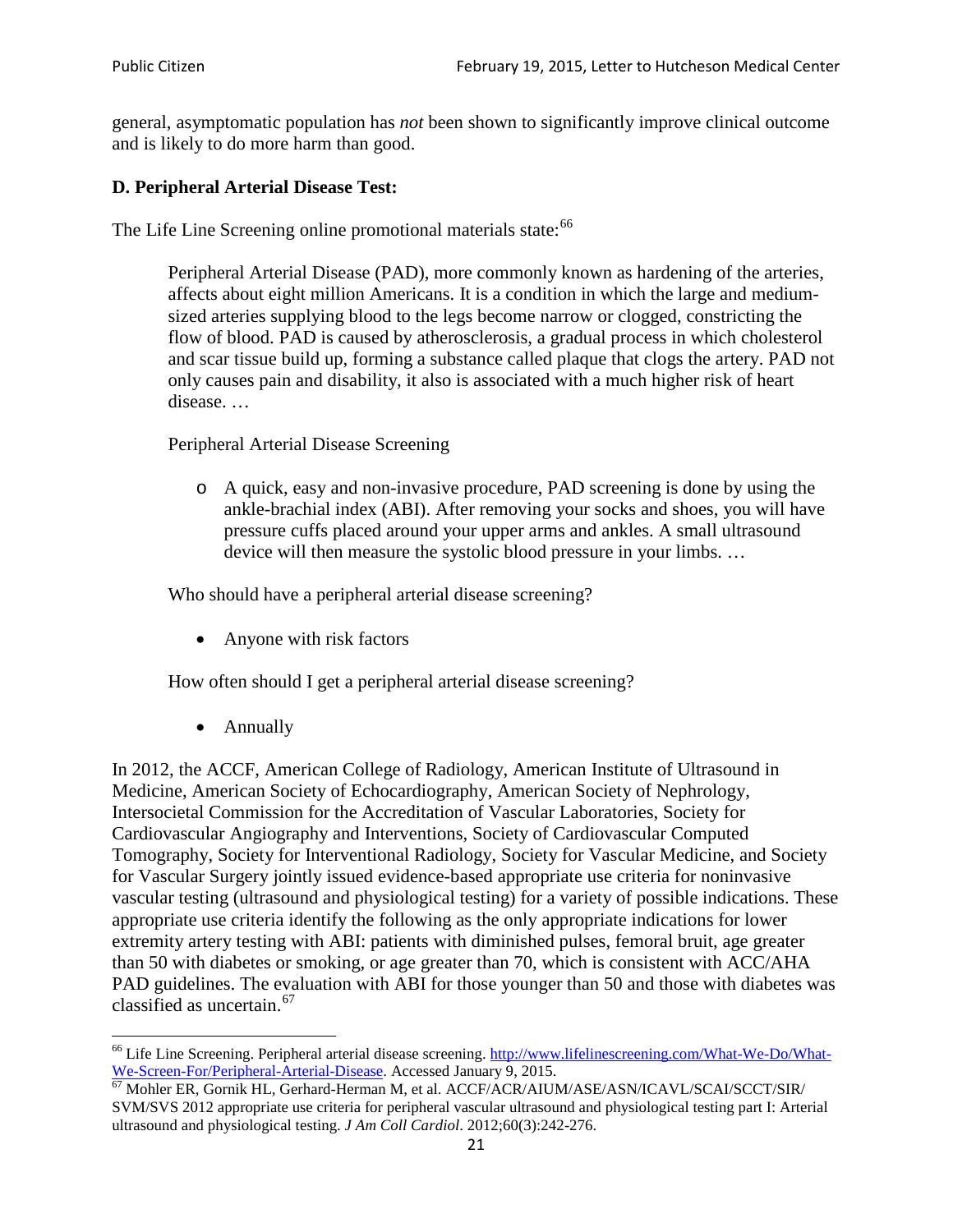In 2013, the USPSTF, based on a systematic review of the scientific literature,<sup>[68](#page-21-0)</sup> issued a grade I statement on ABI testing, concluding that the current evidence is *insufficient* to assess the balance of benefits and harms of screening for peripheral artery disease and cardiovascular disease risk assessment with ABI in adults.<sup>[69](#page-21-1)</sup> In making this statement, the USPSTF noted the following regarding its assessment of the possible benefits and harms of ABI screening:

### **Benefits of Detection and Early Treatment**

The USPSTF found no evidence that screening for and treatment of PAD in asymptomatic patients leads to clinically important benefits. It also reviewed the potential benefits of adding the ABI to the Framingham Risk Score (FRS) and found evidence that this results in some patient risk reclassification; however, how often the reclassification is appropriate or whether it results in improved clinical outcomes is not known.

Determining the overall benefit of ABI testing requires not only evidence on appropriate risk reclassification but also evidence that this reclassification leads to treatments shown to improve clinical outcomes. One randomized trial found that aspirin did not reduce [cardiovascular disease] events in patients with a low ABI. No studies assessed the effect of lipid-lowering therapy or other cardiovascular risk reduction interventions in patients with asymptomatic PAD and no known diagnosis of [cardiovascular disease] or diabetes. The USPSTF found inadequate evidence that early treatment of screen-detected PAD leads to improvement in clinical outcomes.

### **Harms of Detection and Early Treatment**

The USPSTF found no studies addressing the magnitude of harms of screening for PAD with the ABI; however, the direct harms to the patient of screening itself, beyond the time needed for the test, are probably minimal. Other harms resulting from testing may include false-positive results, exposure to gadolinium or contrast dye if magnetic resonance angiography (MRA) or computed tomography angiography (CTA) is used to confirm diagnosis, anxiety, labeling, and opportunity costs.

The USPSTF found inadequate evidence on the harms of early treatment of screendetected PAD. One study showed that low-dose aspirin treatment in asymptomatic patients with a low ABI may increase bleeding. Additional harms associated with treatment include use of unnecessary medications (or higher doses) and their resulting adverse effects and discontinuation of medications known to be effective in patients with established coronary artery disease (CAD) if the patient is reclassified to a lower risk category on the basis of a normal ABI.

We are not aware of any major medical professional organization that endorses such screening for peripheral vascular disease with ABI in the general asymptomatic population.

Moreover, treatment benefits for asymptomatic individuals with screen-detected PAD are not well established, and there appear to be no studies that directly assess the impact of screening

<span id="page-21-0"></span><sup>&</sup>lt;sup>68</sup> Lin JS, Olson CM, Johnson ES, Whitlock EP. The ankle-brachial index for peripheral artery disease screening and cardiovascular disease prediction among asymptomatic adults: A systematic evidence review for the U.S. Preventive Services Task Force. *Ann Intern Med.* 2013;159(5):333-341.<br><sup>69</sup> Moyer VA, U.S. Preventive Services Task Force. Screening for peripheral artery disease and cardiovascular

<span id="page-21-1"></span>disease risk assessment with the ankle–brachial index in adults: U.S. Preventive Service Task Force recommendation statement. *Ann Intern Med.* 2013;159(5):342-348.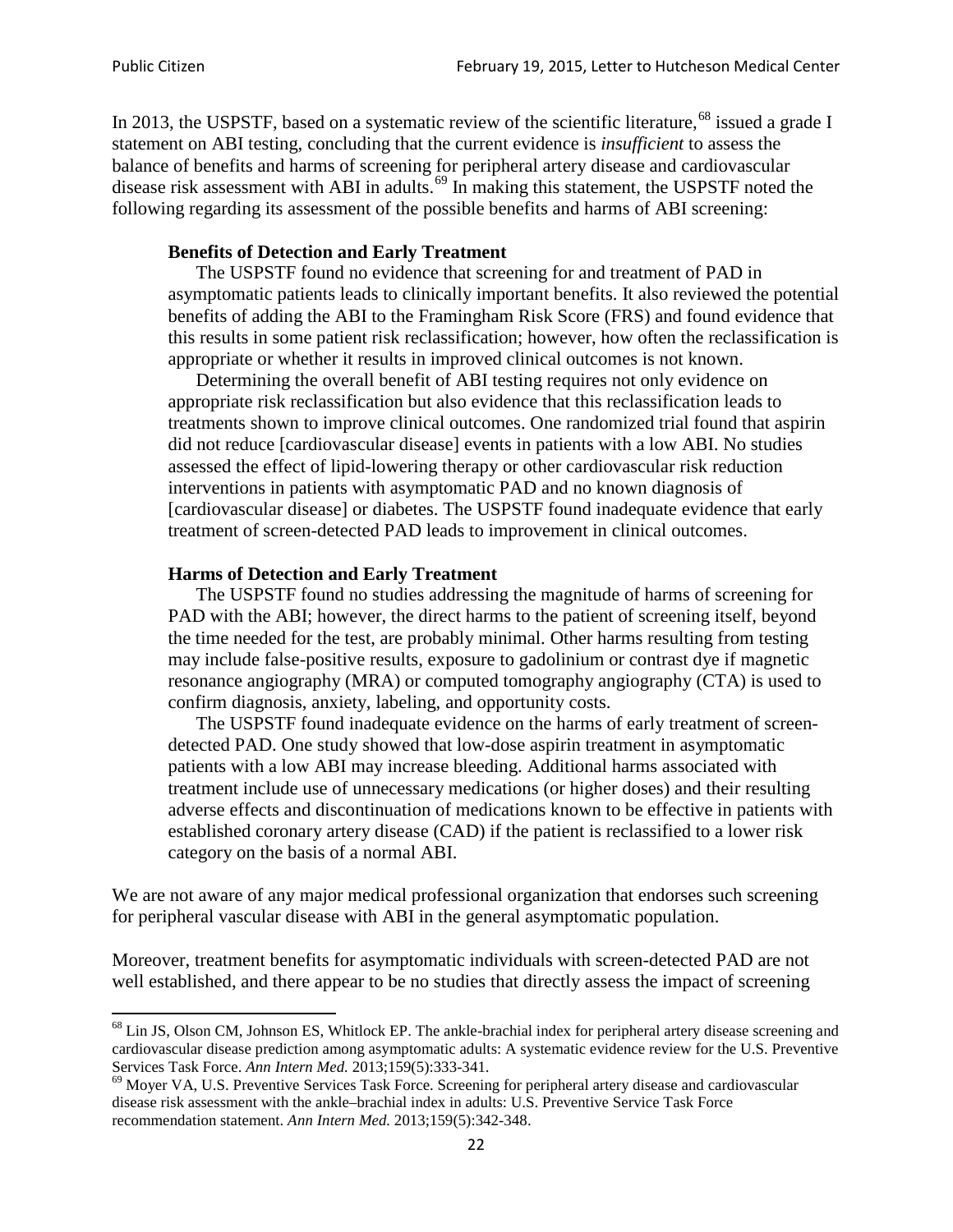unselected adults (or generally asymptomatic adults) with ABI on cardiovascular disease or PAD health outcomes.<sup>[70](#page-22-0)</sup>

## **E. Osteoporosis Screening/Bone Density Test**

The Life Line Screening online promotional materials state: $<sup>71</sup>$  $<sup>71</sup>$  $<sup>71</sup>$ </sup>

Osteoporosis is a disease in which bone becomes extremely fragile. Bone is a complex living tissue that can be weakened by poor diet and lack of exercise.

As we age, bones begin to break down faster than new bone can be formed. Osteoporosis removes minerals from bones until they become so weak and brittle that they fracture very easily. Actions such as bending to pick up a newspaper, lifting a vacuum, or even coughing can cause a fracture. Some fractures, such as hip fractures, may require hospitalization or major surgery, and may result in disability or even death.

Screening for Osteoporosis

• An easy and painless procedure, an osteoporosis screening requires you to place your foot in an ultrasound device called a bone densitometer. This device then measures the bone mineral density [BMD] of your heel. The heel is measured because its bone is similar to that found in the hip, where fractures most often occur. …

Who should have an Osteoporosis screening?

• Anyone who has the risk factors associated with the disease ...

How often should I get an Osteoporosis screening?

• Annually

Several major medical professional organizations affirmatively recommend screening for osteoporosis in *certain high-risk individuals*, but we are not aware of any major medical professional organization that endorses such screening *annually* for any group of individuals.

In 2008, the American College of Physicians issued the following evidence-based recommendation for osteoporosis screening in men: $^{72}$  $^{72}$  $^{72}$ 

(1) Clinicians should periodically perform individualized assessment of risk factors for osteoporosis in older men (Grade: strong recommendation; moderate-quality evidence).

<span id="page-22-0"></span><sup>70</sup> [Lin JS,](http://www.ncbi.nlm.nih.gov/pubmed?term=Lin%20JS%5BAuthor%5D&cauthor=true&cauthor_uid=24156115) [Olson CM,](http://www.ncbi.nlm.nih.gov/pubmed?term=Olson%20CM%5BAuthor%5D&cauthor=true&cauthor_uid=24156115) [Johnson ES,](http://www.ncbi.nlm.nih.gov/pubmed?term=Johnson%20ES%5BAuthor%5D&cauthor=true&cauthor_uid=24156115) et al. *The Ankle Brachial Index for Peripheral Artery Disease Screening and Cardiovascular Disease Prediction in Asymptomatic Adults: A Systematic Evidence Review for the U.S. Preventive Services Task Force*. Rockville, MD: Agency for Healthcare Research and Quality; 2013.<br>http://www.ncbi.nlm.nih.gov/books/NBK164524. Accessed December 29, 2014.

<span id="page-22-1"></span> $\frac{1}{71}$  Life Line Screening. Osteoporosis screening/bone density test. [http://www.lifelinescreening.com/What-We-](http://www.lifelinescreening.com/What-We-Do/What-We-Screen-For/Osteoporosis)[Do/What-We-Screen-For/Osteoporosis.](http://www.lifelinescreening.com/What-We-Do/What-We-Screen-For/Osteoporosis) Accessed January 9, 2015. <sup>72</sup> Qaseem A, Snow V, Shekelle P, et al. Screening for osteoporosis in men: A clinical practice guideline from the

<span id="page-22-2"></span>American College of Physicians. *Ann Intern Med*. 2008;148(9):680-4.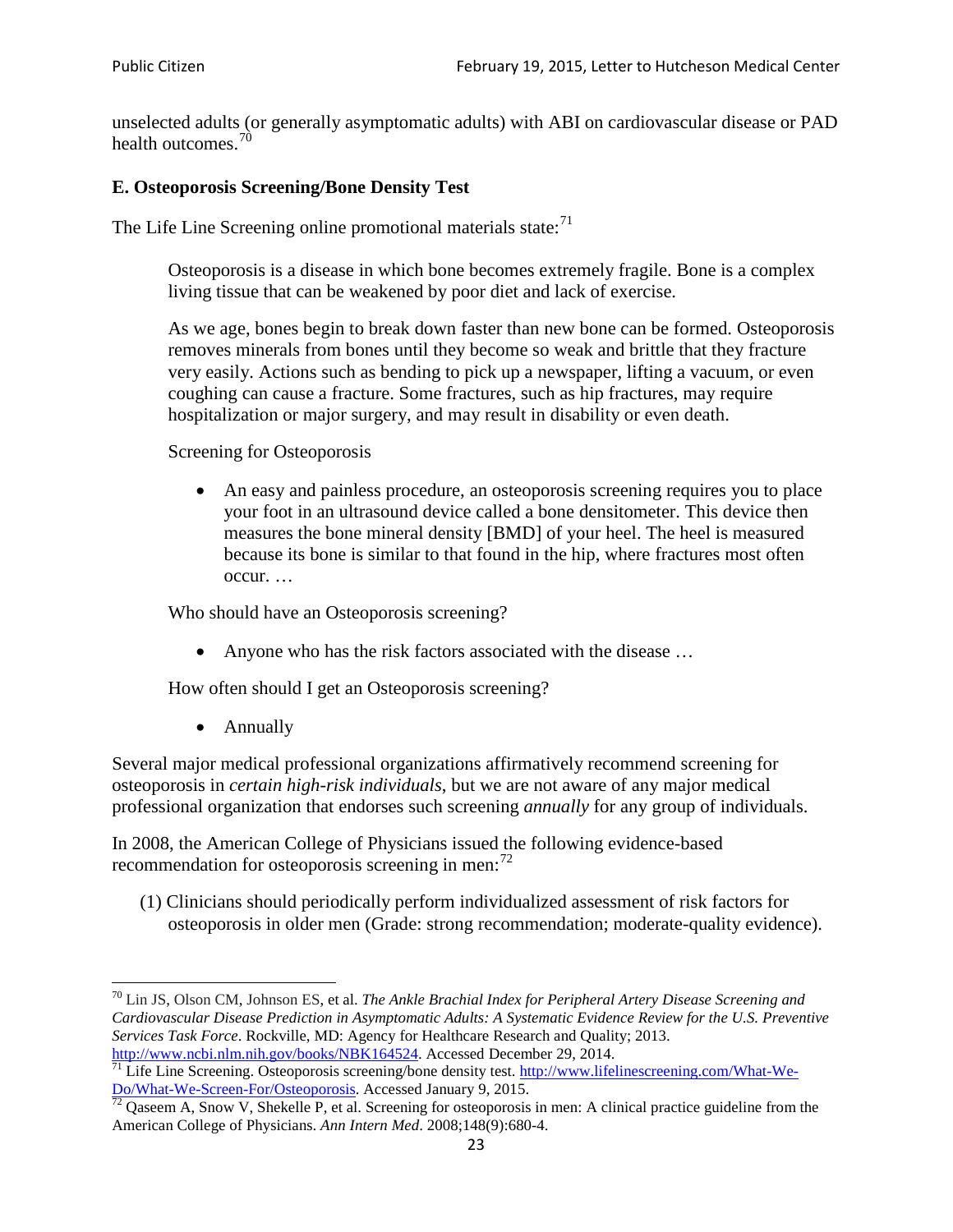A careful assessment of risk for osteoporosis in men is important. The appropriate age to start risk assessment is uncertain. However, by age 65 years, at least 6% of men have DXA [dual-energy X-ray absorptiometry]-determined osteoporosis, therefore, assessment of risk factors before this age is reasonable. Factors that increase the risk for osteoporosis in men include age (>70 years), low body weight (body mass index <20 to 25 kg/m2), weight loss  $\langle$  >10% [compared with the usual young or adult weight or weight loss in recent years]), physical inactivity (participates in no physical activities on a regular basis [walking, climbing stairs, carrying weights, housework, or gardening]), corticosteroid use, androgen deprivation therapy, and previous fragility fracture. Risk assessments should be updated periodically for men who choose not to be screened.

(2) Clinicians should obtain DXA for men who are at increased risk for osteoporosis and are candidates for drug therapy (Grade: strong recommendation; moderate-quality evidence).

Bone density measurement with DXA is the accepted reference standard for diagnosing osteoporosis in men. Men who are at increased risk for osteoporosis are candidates for DXA. Little evidence about alternatives to DXA exists. The 2 most studied methods are quantitative ultrasonography (usually of the calcaneus) and the OST [Osteoporosis Self-Assessment Tool]. Available evidence indicates that neither alternative is sufficiently sensitive or specific at predicting DXA-determined bone mass to be recommended as a substitute for DXA. Although 1 study has demonstrated a strong relationship between calcaneal ultrasonography and subsequent fracture, until treatment trials establish the effectiveness of therapy for osteoporosis diagnosed by ultrasonography rather than DXA, the role of ultrasonography in initiating therapy remains uncertain. No studies have evaluated the optimal intervals for repeated screening by using BMD measurement with DXA.

The evidence review showed that calcaneal ultrasonography predicts DXA-determined osteoporosis only modestly well. However, more important, it was a strong predictor of fracture in men. This may be because ultrasonography identifies other bone properties, such as bone quality, which may not be identified on DXA. Because treatment trials have not measured the effectiveness of therapy for osteoporosis diagnosed by ultrasonography rather than DXA, the role of ultrasonography in diagnosis remains uncertain.

In 2011, the USPSTF issued the following updated evidence-based recommendations for osteoporosis screening:<sup>[73](#page-23-0)</sup>

(1) A grade B recommendation for screening for osteoporosis in women aged 65 years or older and in younger women whose fracture risk is equal to or greater than that of a 65 year-old white woman who has no additional risk factors. In making this a grade B recommendation, the USPSTF offered the following rationale:

> No controlled studies have evaluated the effect of screening for osteoporosis on fracture rates or fracture-related morbidity or mortality.

<span id="page-23-0"></span><sup>&</sup>lt;sup>73</sup> U.S. Preventive Services Task Force. Screening for osteoporosis: U.S. Preventive Services Task Force recommendation statement. *Ann Intern Med*. 2011;154(5):356-364.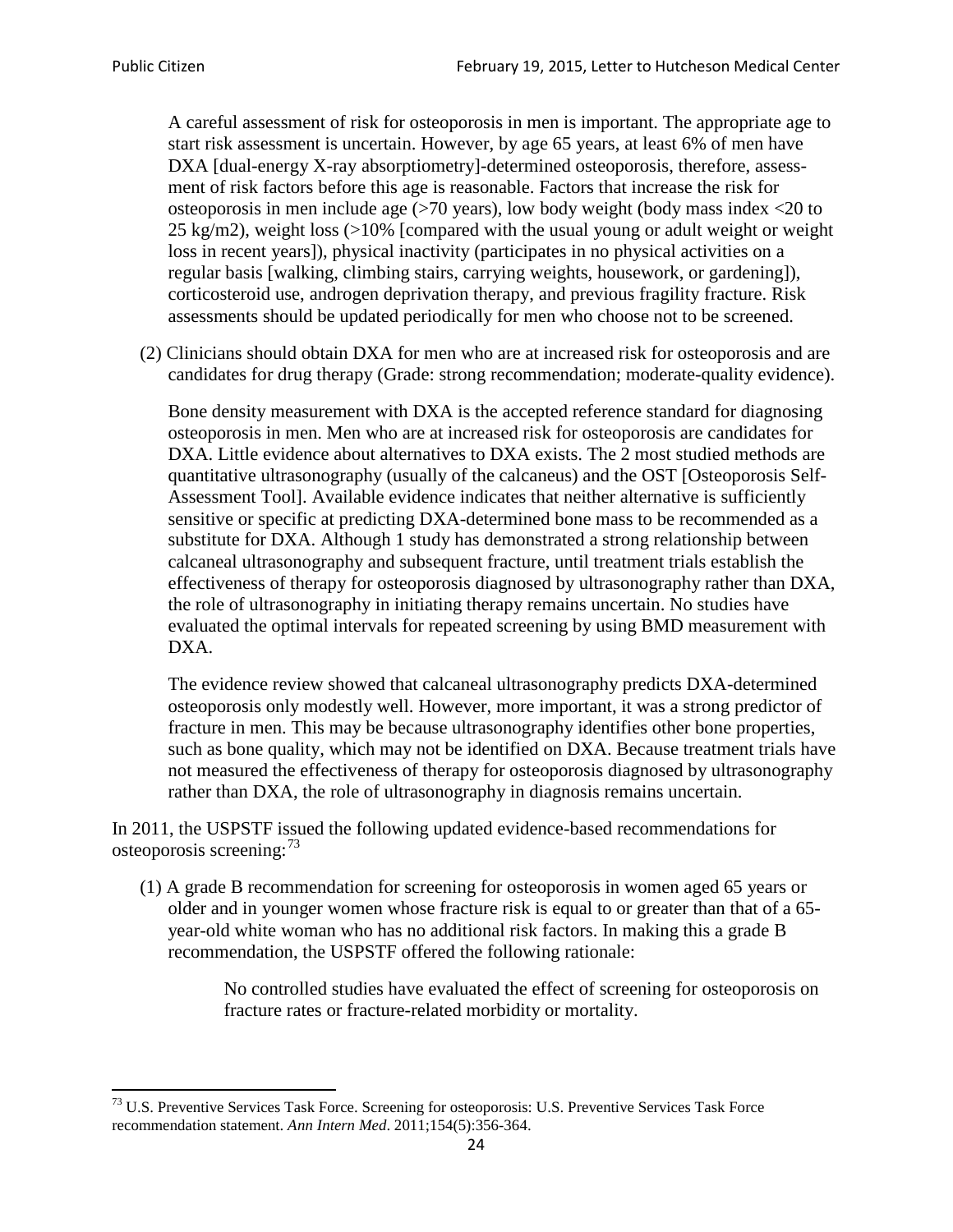In postmenopausal women who have no previous osteoporotic fractures, the USPSTF found convincing evidence that drug therapies reduce the risk for fractures. In women aged 65 years or older and in younger women whose fracture risk is equal to or greater than that of a 65-year-old white woman who has no additional risk factors, the USPSTF judged that the benefit of treating screeningdetected osteoporosis is at least moderate.

(2) An I statement concluding that the current evidence is insufficient to assess the balance of benefits and harms of screening for osteoporosis in men.

> Because of the lack of relevant studies, the USPSTF found inadequate evidence that drug therapies reduce the risk for fractures in men who have no previous osteoporotic fractures. The USPSTF identified the absence of randomized trials of primary fracture prevention in men who have osteoporosis as a critical gap in the evidence.

The USPSTF concludes that for men, evidence of the benefits of screening for osteoporosis is lacking and the balance of benefits and harms cannot be determined.

In discussing how often women should be screened for osteoporosis, the USPSTF noted the following: $74$ 

The potential value of rescreening women whose initial screening test did not detect osteoporosis is to improve fracture risk prediction. Evidence is lacking about optimal intervals for repeated screening and whether repeated screening is necessary in a woman with normal BMD. Because of limitations in the precision of testing, a minimum of 2 years may be needed to reliably measure a change in BMD; however, longer intervals may be necessary to improve fracture risk prediction. A prospective study of 4124 women aged 65 years or older found that neither repeated BMD measurement nor the change in BMD after 8 years was more predictive of subsequent fracture risk than the original measurement.

In 2012, the American College of Obstetricians and Gynecologists (ACOG) issued the following updated evidence-based recommendations on screening women for osteoporosis:<sup>[75](#page-24-1)</sup>

Bone density screening for women should begin at age 65 years. DXA absorptiometry screening can be used selectively for women younger than 65 years if they are postmenopausal and have other significant risk factors for osteoporosis or fracture.

Regarding how often women should be screened for osteoporosis, the ACOG recommended the following: $^{76}$  $^{76}$  $^{76}$ 

(1) In the absence of new risk factors, DXA screening should not be performed more frequently than every 2 years.

<span id="page-24-2"></span><span id="page-24-1"></span><span id="page-24-0"></span><sup>74</sup> *Ibid.* <sup>75</sup> American College of Obstetricians and Gynecologists. Osteoporosis. September 17, 2012. [http://www.guideline.gov/content.aspx?id=38413#Section420.](http://www.guideline.gov/content.aspx?id=38413#Section420) Accessed January 7, 2015.<br><sup>76</sup> *Ibid.*